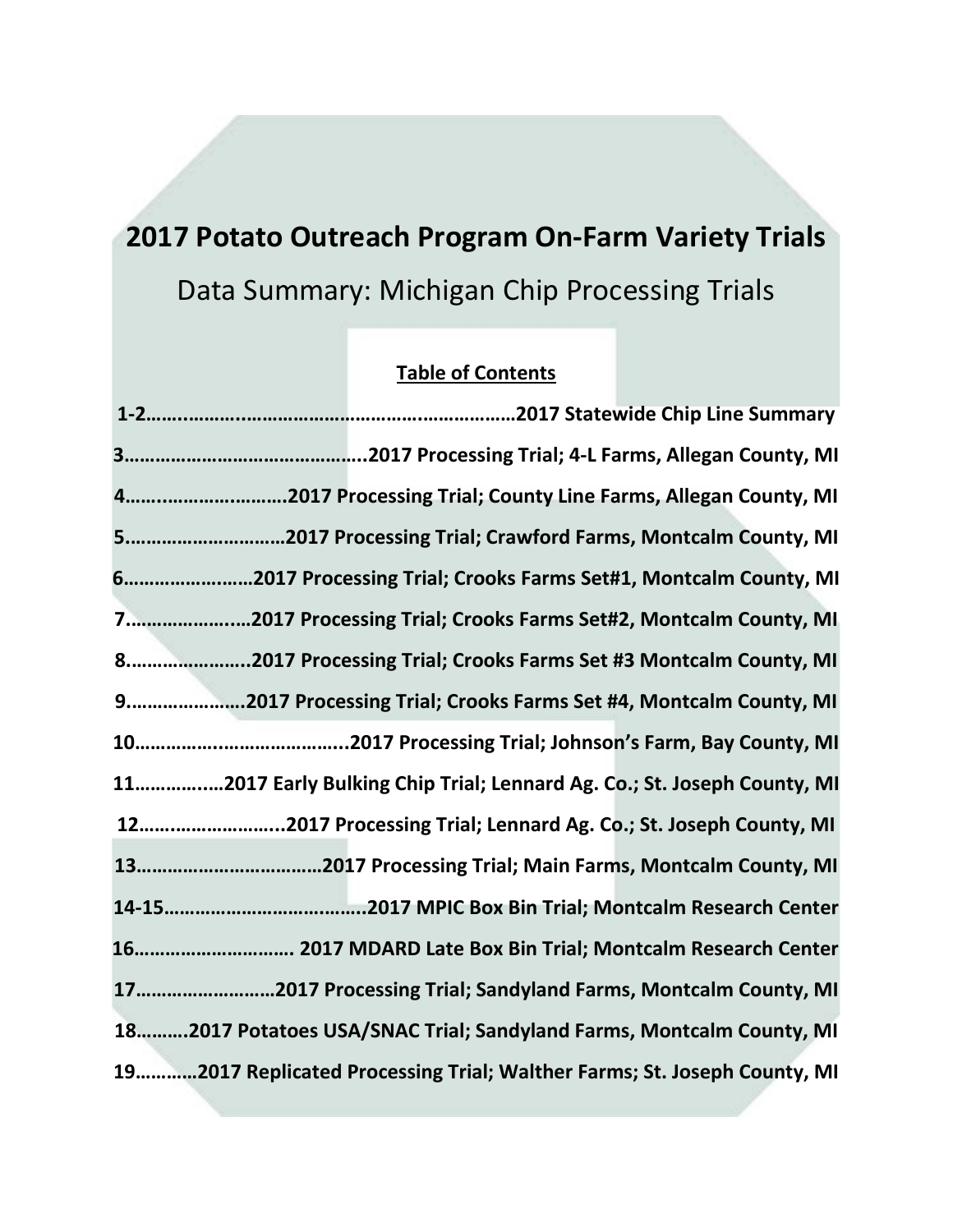# **2017 Michigan Statewide Chip Processing Potato Variety Trials Overall Averages - Sixteen Locations**

|                                         |             | CWT/A        |             |                | PERCENT OF TOTAL |                |                         |                      |                                           |                         |                | RAW TUBER QUALITY <sup>4</sup> (%) |                |                                        |                                  |                                   |                                             |                                                          |
|-----------------------------------------|-------------|--------------|-------------|----------------|------------------|----------------|-------------------------|----------------------|-------------------------------------------|-------------------------|----------------|------------------------------------|----------------|----------------------------------------|----------------------------------|-----------------------------------|---------------------------------------------|----------------------------------------------------------|
| LINE                                    | <b>US#1</b> | <b>TOTAL</b> | <b>US#1</b> | Bs             | As               | ov             | PO                      | $SP$ GR <sup>2</sup> | <b>OTF</b><br><b>CHIP</b><br><b>SCORE</b> | HH                      | VD             | IBS                                | BC             | COMMON<br><b>SCAB</b><br><b>RATING</b> | <b>SED</b><br>SCORE <sup>6</sup> | <b>VINE</b><br>VIGOR <sup>7</sup> | <b>VINE</b><br><b>MATURITY</b> <sup>8</sup> | <b>COMMENTS</b>                                          |
| $MSV313-2^{\circ}$                      | 713         | 743          | 96          | $\overline{2}$ | 40               | 56             | $\overline{2}$          | 1.082                | 1.8                                       | $\mathbf 0$             | 20             | $\mathsf{O}$                       | $\mathbf 0$    | 0.8                                    | 1.8                              | 3.3                               | 3.5                                         | skinning, very large tuber size                          |
| $MSZ219-13^{1p}$                        | 596         | 627          | 96          | $\overline{2}$ | 88               | 8              | $\overline{2}$          | 1.082                | 1.0                                       | $\mathbf 0$             | 12             | $\mathbf 0$                        | 0              | 0.0                                    | 1.0                              | 3.3                               | 3.5                                         |                                                          |
| MSX111-3                                | 530         | 579          | 91          | $\overline{7}$ | 73               | 18             | 2                       | 1.087                | 1.0                                       | 10                      | 20             | 20                                 | 20             | 0.5                                    | $\sim$                           | 3.5                               | 3.0                                         |                                                          |
| W9968-5 <sup>bdefgijklp</sup>           | 526         | 594          | 88          | 10             | 82               | 6              | $\overline{2}$          | 1.087                | 1.4                                       | 6                       | 11             | 6                                  | 3              | 0.6                                    | 2.8                              | 3.1                               | 3.2                                         | pear shaped, oval to oblong tuber type, heavy russeting  |
| Atlantic <sup>bdip</sup>                | 520         | 548          | 95          | 4              | 83               | 12             | $\mathbf{1}$            | 1.083                | 1.6                                       | 10                      | 13             | $\overline{\mathbf{3}}$            | 0              | 1.8                                    | 2.3                              | 3.7                               | 3.3                                         | alligator hide                                           |
| MSX540-4 <sup>abeghjklmnop</sup>        | 511         | 579          | 88          | 10             | 84               | $\overline{4}$ | $\overline{2}$          | 1.090                | 1.2                                       | $\mathbf 0$             | 12             | 1                                  | $\Omega$       | 0.8                                    | 1.1                              | 2.9                               | 3.3                                         |                                                          |
| AF5040-8 <sup>dinp</sup>                | 497         | 553          | 88          | 11             | 86               | $\overline{2}$ | $\mathbf{1}$            | 1.084                | 1.8                                       | 0                       | 29             | $\mathbf 0$                        | $\Omega$       | 1.4                                    | 1.5                              | 3.7                               | 2.0                                         | large overall tuber size, few b size tubers              |
| NY152 <sup>abcdefghklmnop</sup>         | 496         | 577          | 86          | 12             | 82               | $\overline{4}$ | $\overline{2}$          | 1.084                | 1.3                                       | 5                       | 13             | $\mathbf 0$                        | 1              | 1.1                                    | 0.7                              | 3.0                               | 2.8                                         |                                                          |
| MSW485-2 <sup>abcefghklmop</sup>        | 495         | 583          | 84          | 14             | 79               | 5              | $\overline{2}$          | 1.090                | 1.3                                       | 9                       | 12             | $\overline{2}$                     | 2              | 0.8                                    | 2.6                              | 3.0                               | 3.5                                         | alligator hide                                           |
| $W8822-1$ <sup>bdik</sup>               | 494         | 564          | 87          | 11             | 79               | 8              | 2                       | 1.079                | 1.3                                       | 0                       | 8              | $\mathbf 0$                        | $\mathbf 0$    | 0.6                                    | 1.5                              | 3.3                               | 2.5                                         | yellow flesh, heavy net skin, pointed pick outs          |
| NY162 <sup>klp</sup>                    | 485         | 530          | 91          | 6              | 83               | 8              | 3                       | 1.080                | 1.1                                       | 3                       | 8              | $\overline{4}$                     | 3              | 0.8                                    | 1.2                              | 3.1                               | 2.0                                         | very bright chip color                                   |
| Hodag <sup>abcdfghkimnp</sup>           | 480         | 539          | 88          | 8              | 76               | 13             | 4                       | 1.086                | 1.0                                       | 8                       | 17             | $\overline{2}$                     | $\overline{2}$ | 0.5                                    | 0.8                              | 3.4                               | 3.1                                         | poined tubers in pickouts                                |
| Snowden <sup>abchjklmop</sup>           | 478         | 550          | 88          | 10             | 84               | 4              | $\overline{\mathbf{2}}$ | 1.088                | 1.2                                       | 4                       | 17             | $\overline{a}$                     | $\mathbf 0$    | 0.8                                    | 0.5                              | 3.5                               | 2.7                                         |                                                          |
| MSR127-2 <sup>abcefghjklmnop</sup>      | 471         | 536          | 87          | 9              | 81               | $\overline{7}$ | $\overline{a}$          | 1.088                | 1.1                                       | 3                       | 10             | 1                                  | $\Omega$       | 0.5                                    | 1.0                              | 3.3                               | 3.7                                         | alligator hide, some brown center                        |
| Mega Chip <sup>k</sup>                  | 466         | 558          | 84          |                | 63               | 21             | 11                      | 1.091                | 1.0                                       | 0                       | 20             | $\mathbf 0$                        | $\mathbf 0$    | 0.0                                    | 1.5                              | 4.5                               | 2.0                                         |                                                          |
| $MSZ052-11$ <sup>befgjklmp</sup>        | 463         | 536          | 86          | $\overline{7}$ | 75               | 11             | $\overline{7}$          | 1.078                | 1.3                                       | 3                       | 11             | 0                                  | 0              | 0.5                                    | 1.2                              | 3.1                               | 3.6                                         | sheep nose, deep apical eyes                             |
| NDA081453CAB-2C <sup>bdikop</sup>       | 463         | 516          | 90          | $\overline{7}$ | 81               | 9              | 3                       | 1.078                | 1.5                                       | 0                       | 16             | 12                                 | 3              | 1.0                                    | 1.7                              | 3.5                               | 2.6                                         | uniform round tuber type                                 |
| MSV030-4befgjklmnp                      | 461         | 518          | 89          | 10             | 85               | $\overline{4}$ | 2                       | 1.090                | 1.2                                       | 0                       | 12             | 0                                  | 0              | 0.8                                    | 1.5                              | 2.9                               | 2.8                                         | slight pink eye, flattened round tuber type, netted skin |
| Pinnacle Chipper <sup>kp</sup>          | 455         | 733          | 80          | 20             | 79               | $\mathbf{1}$   | 0                       | 1.090                | 1.0                                       | 5                       | 25             | $\mathbf 0$                        | $\Omega$       | 0.8                                    | 0.8                              | 4.0                               | 2.0                                         |                                                          |
| ND7519-1 <sup>bdefgiklp</sup>           | 452         | 512          | 88          | 10             | 85               | 3              | $\overline{2}$          | 1.086                | 1.3                                       | 6                       | 10             | 9                                  | 4              | 1.0                                    | 0.9                              | 3.8                               | 2.5                                         |                                                          |
| $ND7799C-1$ <sup>bdijklp</sup>          | 451         | 502          | 89          | 8              | 75               | 14             | 3                       | 1.066                | 1.3                                       | 3                       | 23             | 1                                  | 0              | 0.6                                    | 1.6                              | 4.0                               | 2.1                                         | skinning, trace alligator hide, heat sprouts             |
| $TX09396-1W^{bdijklp}$                  | 440         | 480          | 92          | 4              | 55               | 37             | 4                       | 1.086                | 1.0                                       | 20                      | 13             | 22                                 | 0              | 1.1                                    | 0.6                              | 2.4                               | 2.8                                         | skinning, knobs and misshapes in pickouts                |
| $MSZ022-7$ <sup>Imp</sup>               | 437         | 482          | 90          | 6              | 79               | 11             | 3                       | 1.075                | 1.2                                       | $\mathbf 0$             | 15             | $\mathbf 0$                        | $\mathbf 0$    | 0.5                                    | 1.5                              | 2.7                               | 4.3                                         |                                                          |
| Lamoka <sup>abefjklmop</sup>            | 432         | 501          | 89          | 7              | 84               | 5              | 4                       | 1.085                | 1.4                                       | $\overline{\mathbf{2}}$ | 15             | 1                                  | 1              | 1.0                                    | 1.1                              | 3.5                               | 2.6                                         | flattened oval tuber type, chip blistering               |
| MSZ219-1 <sup>'p</sup>                  | 432         | 460          | 95          | 3              | 78               | 17             | $\overline{2}$          | 1.081                | 1.0                                       | $\overline{7}$          | $\overline{7}$ | $\mathbf 0$                        | $\mathbf 0$    | 0.3                                    | $\overline{\phantom{a}}$         | 3.7                               | 3.5                                         |                                                          |
| Manistee <sup>abchjklmp</sup>           | 427         | 470          | 89          | q              | 82               | $\overline{7}$ | $\mathbf{1}$            | 1.081                | 1.1                                       | $\mathbf 0$             | 5              | $\mathbf 0$                        | $\Omega$       | 0.9                                    | 0.6                              | 3.4                               | 2.6                                         | flat round tuber type, nice netted skin type             |
| AF4648-2 <sup>bdiklp</sup>              | 422         | 480          | 87          | q              | 82               | 5              | $\overline{a}$          | 1.081                | 1.2                                       | $\overline{4}$          | 10             | $\overline{2}$                     | $\Omega$       | 0.6                                    | 1.3                              | 3.6                               | 2.8                                         | slight bruising, oval tuber type, bright appearance      |
| MSZ219-14 <sup>lp</sup>                 | 407         | 439          | 93          | 4              | 86               | 7              | 3                       | 1.080                | 1.5                                       | 0                       | 25             | 0                                  | 5              | 0.3                                    | 0.5                              | 3.7                               | 3.5                                         |                                                          |
| NY157 <sup>bcj</sup>                    | 398         | 460          | 87          | 12             | 81               | 6              | 1                       | 1.083                | 1.0                                       | 25                      | $\mathbf 0$    | $\mathbf 0$                        | 5              | 2.3                                    | 0.5                              | 2.0                               | 2.5                                         |                                                          |
| MSV358-3 <sup>abefgklmnop</sup>         | 390         | 438          | 89          | 9              | 85               | $\overline{4}$ | 3                       | 1.079                | 1.4                                       | 1                       | 10             | $\mathbf 0$                        | 0              | 0.8                                    | 0.9                              | 2.8                               | 2.3                                         | very nice chip color and quality                         |
| MSZ242-9                                | 351         | 458          | 76          | 19             | 72               | 4              | 5                       | 1.094                | 1.0                                       | 0                       | 10             | 20                                 | $\mathbf 0$    | 0.0                                    |                                  | 4.0                               | 3.0                                         |                                                          |
| Pike <sup>bkm</sup>                     | 339         | 401          | 84          | 13             | 75               | 9              | 3                       | 1.082                | 1.0                                       | 0                       | $\overline{7}$ | 30                                 | 10             | 0.2                                    | 0.3                              | 2.8                               | 2.7                                         |                                                          |
| Saginaw Chipper <sup>kp</sup>           | 338         | 426          | 80          | 20             | 79               | $\mathbf{1}$   | $\Omega$                | 1.079                | 1.3                                       | $\mathbf 0$             | 40             | $\Omega$                           | $\Omega$       | 0.3                                    | 0.8                              | 5.0                               | 2.5                                         |                                                          |
| MSX120-5Y                               | 336         | 437          | 77          | 19             | 75               | $\overline{2}$ | $\overline{4}$          | 1.078                | 1.0                                       | $\overline{0}$          | $\mathbf 0$    | $\mathbf 0$                        | $\mathbf 0$    | 0.5                                    |                                  | 2.5                               | 4.0                                         | severe pink eye, light yellow flesh                      |
| Madison <sup>bkip</sup>                 | 327         | 392          | 83          | 12             | 80               | 3              | 5                       | 1.097                | 1.5                                       | 10                      | 6              | 3                                  | 0              | 0.6                                    | 0.7                              | 3.4                               | 1.8                                         |                                                          |
| $NDTX081648CB-13W^0$                    | 320         | 405          | 79          | 19             | 78               | 1              | $\overline{2}$          | 1.083                | 3.0                                       | 0                       | 40             | $\mathbf 0$                        | 0              | 2.0                                    |                                  | 1.5                               | 3.0                                         |                                                          |
| MSV016-2                                | 299         | 322          | 93          | -5             | 63               | 30             | $\overline{2}$          | 1.089                | 2.5                                       | 30                      | 0              | $\mathbf 0$                        | 0              | 0.0                                    |                                  | 1.5                               | 3.5                                         | smooth light skin                                        |
| MSV033-1                                | 297         | 437          | 68          | $\overline{4}$ | 49               | 19             | 28                      | 1.084                | 1.0                                       | 60                      | $\Omega$       | 0                                  | $\Omega$       | 1.0                                    |                                  | 2.5                               | 4.0                                         | many misshapen tubers, sheep nose, knobs                 |
| B2727-2°                                | 262         | 294          | 89          | 6              | 82               | $\overline{7}$ | 5                       | 1.081                | 3.0                                       | 10                      | 17             | 0                                  | 0              | 2.7                                    |                                  | 0.5                               | 3.5                                         | oval tuber type                                          |
| MSX050-1                                | 249         | 352          | 70          | 17             | 64               | 6              | 13                      | 1.065                | 1.5                                       | 10                      | 0              | $\circ$                            | 0              | 0.5                                    |                                  | 3.5                               | 4.0                                         |                                                          |
| MSV307-2                                | 241         | 352          | 68          | 16             | 59               | 9              | 16                      | 1.079                | 1.0                                       | 30                      | 0              | $\mathbf 0$                        | 0              | 0.5                                    |                                  | 3.0                               | 3.0                                         | many misshapen tubers, growth crack                      |
| MSZ242-13                               | 240         | 313          | 77          | 20             | 77               | $\Omega$       | 3                       | 1.100                | 1.0                                       | 0                       | $\mathbf 0$    | $\mathbf 0$                        | $\mathbf 0$    | 0.0                                    |                                  | 3.5                               | 3.0                                         |                                                          |
| MSZ219-46                               | 234         | 246          | 95          | 5              | 73               | 22             | 0                       | 1.079                | 1.0                                       | 0                       | 20             | $\mathbf 0$                        | 0              | 0.5                                    |                                  | 4.0                               | 3.5                                         |                                                          |
| $\mathsf{AC01144\text{-}1W}^\mathsf{c}$ | 222         | 318          | 71          | 23             | 68               | 3              | 6                       | 1.067                | 4.0                                       | 3                       | 43             | $\mathbf 0$                        | $\mathbf 0$    | 1.3                                    |                                  | 2.0                               | 3.0                                         | some black leg                                           |
| MSW075-2                                | 125         | 197          | 64          | 35             | 64               | $\Omega$       | 1                       | 1.078                | 1.0                                       | $\Omega$                | $\Omega$       | $\Omega$                           | $\Omega$       | 0.0                                    |                                  | 3.5                               | 3.0                                         |                                                          |
| <b>MEAN</b>                             | 440         | 507          | 87          | 9              | 77               | 10             | 4                       | 1.084                | 1.3                                       | 6                       | 14             | 4                                  | $\mathbf{1}$   | 0.8                                    | 1.2                              | 3.2                               | 2.9                                         |                                                          |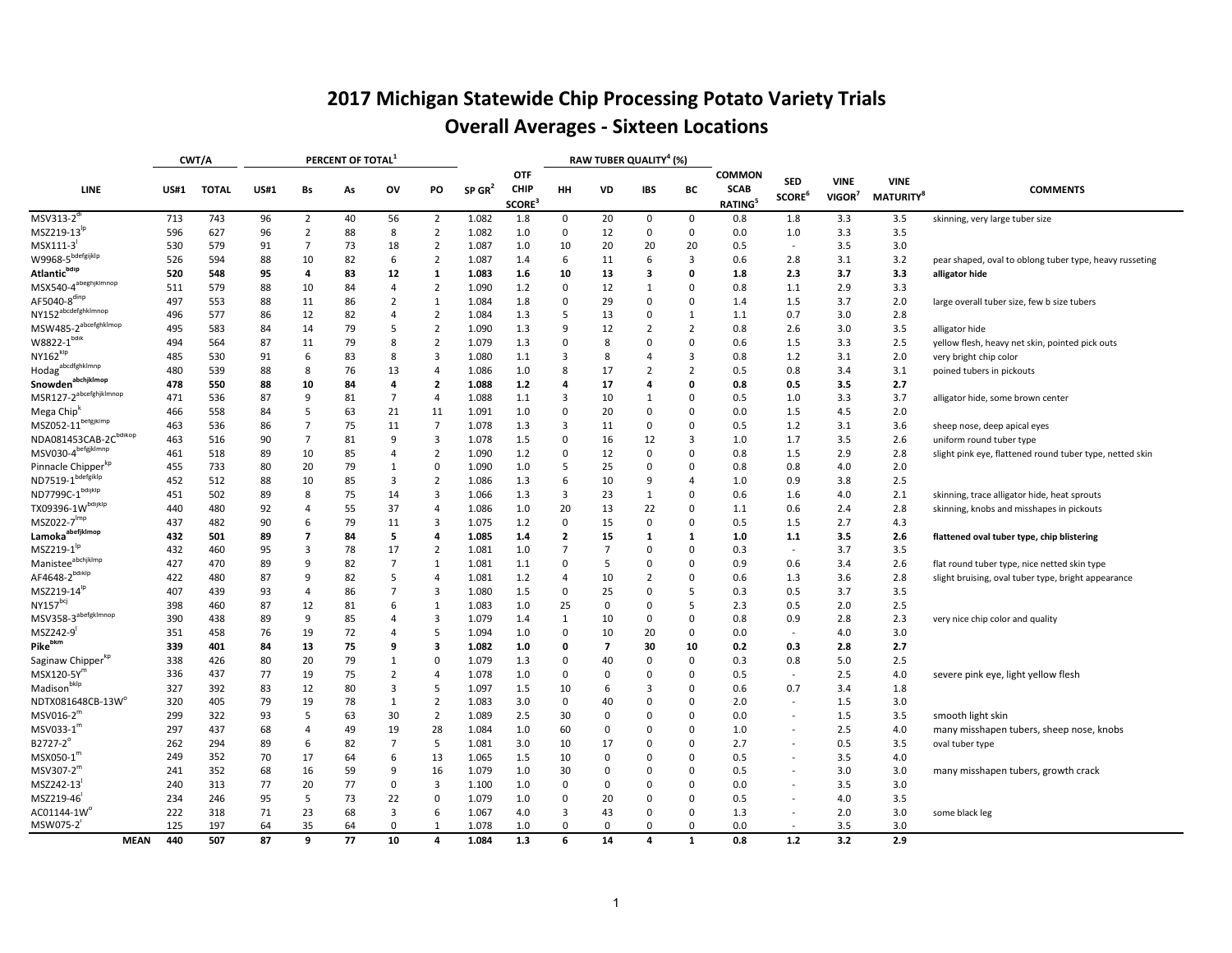| <b>2017 Chip Variety Trial Sites</b><br>"4-L Farms, Allegan County<br><sup>o</sup> County Line Farms, Allegan County<br><sup>C</sup> rawford Farms, Montcalm County | <sup>1</sup> SIZE<br>Bs: < 17/8"<br>As: 17/8" - 31/4"<br>OV: > 31/4" | <b>SPECIFIC GRAVITY</b><br>Data not replicated<br>within trials | OUT OF THE FIELD CHIP COLOR SCORE<br>(SNAC Scale)<br>Ratings: 1 - 5<br>1: Excellent | <b>"RAW TUBER QUALITY</b><br>(percent of tubers out of 10)<br>HH: Hollow Heart<br>VD: Vascular Discoloration | <b>COMMON SCAB RATING</b><br>0.0: Complete absence of surface or pitted lesions<br>1.0: Presence of surface lesions<br>2.0: Pitted lesions on tubers, though coverage is low |
|---------------------------------------------------------------------------------------------------------------------------------------------------------------------|----------------------------------------------------------------------|-----------------------------------------------------------------|-------------------------------------------------------------------------------------|--------------------------------------------------------------------------------------------------------------|------------------------------------------------------------------------------------------------------------------------------------------------------------------------------|
| Crooks Farms Set #1. Montcalm County                                                                                                                                | PO: Pickouts                                                         |                                                                 | 5: Poor                                                                             | IBS: Internal Brown Spot                                                                                     | 3.0: Pitted lesions common on tubers                                                                                                                                         |
| <sup>e</sup> Crooks Farms Set #2, Montcalm County                                                                                                                   |                                                                      |                                                                 |                                                                                     | <b>BC: Brown Center</b>                                                                                      | 4.0: Pitted lesions severe on tubers                                                                                                                                         |
| <sup>T</sup> Crooks Farms Set #3. Montcalm County                                                                                                                   |                                                                      |                                                                 |                                                                                     |                                                                                                              | 5.0: More than 50% of tuber surface area covered in pitted lesions                                                                                                           |
| <sup>8</sup> Crooks Farms Set #4. Montcalm County                                                                                                                   |                                                                      |                                                                 |                                                                                     |                                                                                                              |                                                                                                                                                                              |
| "Johnsons Farms, Bay County                                                                                                                                         | SED(STEM END DEFECT) SCORE                                           |                                                                 | VINE VIGOR RATING                                                                   | UINE MATURITY RATING                                                                                         |                                                                                                                                                                              |
| 'Lennard Ag. Company Early Trial, St. Joseph County, MI                                                                                                             | 0: No stem end defect                                                |                                                                 | Date: variable                                                                      | Date: variable                                                                                               |                                                                                                                                                                              |
| Lennard Ag. Company Chip Trial, St. Joseph County, MI                                                                                                               | 1: Trace stem end defect                                             |                                                                 | Rating 1-5                                                                          | Rating 1-5                                                                                                   |                                                                                                                                                                              |
| Nain Farms. Montcalm County"                                                                                                                                        | 2: Slight stem end defect                                            |                                                                 | 1: Slow emergence                                                                   | 1: Early (vines completely dead)                                                                             |                                                                                                                                                                              |
| 'MSU Box Bin Trial, Montcalm County                                                                                                                                 | 3: Moderate stem end defect                                          |                                                                 | 5: Early emergence                                                                  | 5: Late (vigorous vines, some flowering)                                                                     |                                                                                                                                                                              |
| "MSU Late Box Bin Trial, Montcalm County                                                                                                                            | 4: Severe stem end defect                                            |                                                                 |                                                                                     |                                                                                                              |                                                                                                                                                                              |
| "Sandyland Farms, Montcalm County                                                                                                                                   | 5: Extreme stem end defect                                           |                                                                 |                                                                                     |                                                                                                              |                                                                                                                                                                              |
| <sup>o</sup> Sandyland Farms SNAC Trial, Montcalm County                                                                                                            |                                                                      |                                                                 |                                                                                     |                                                                                                              |                                                                                                                                                                              |

<sup>P</sup>Walther Farms, St. Joseph County

## 2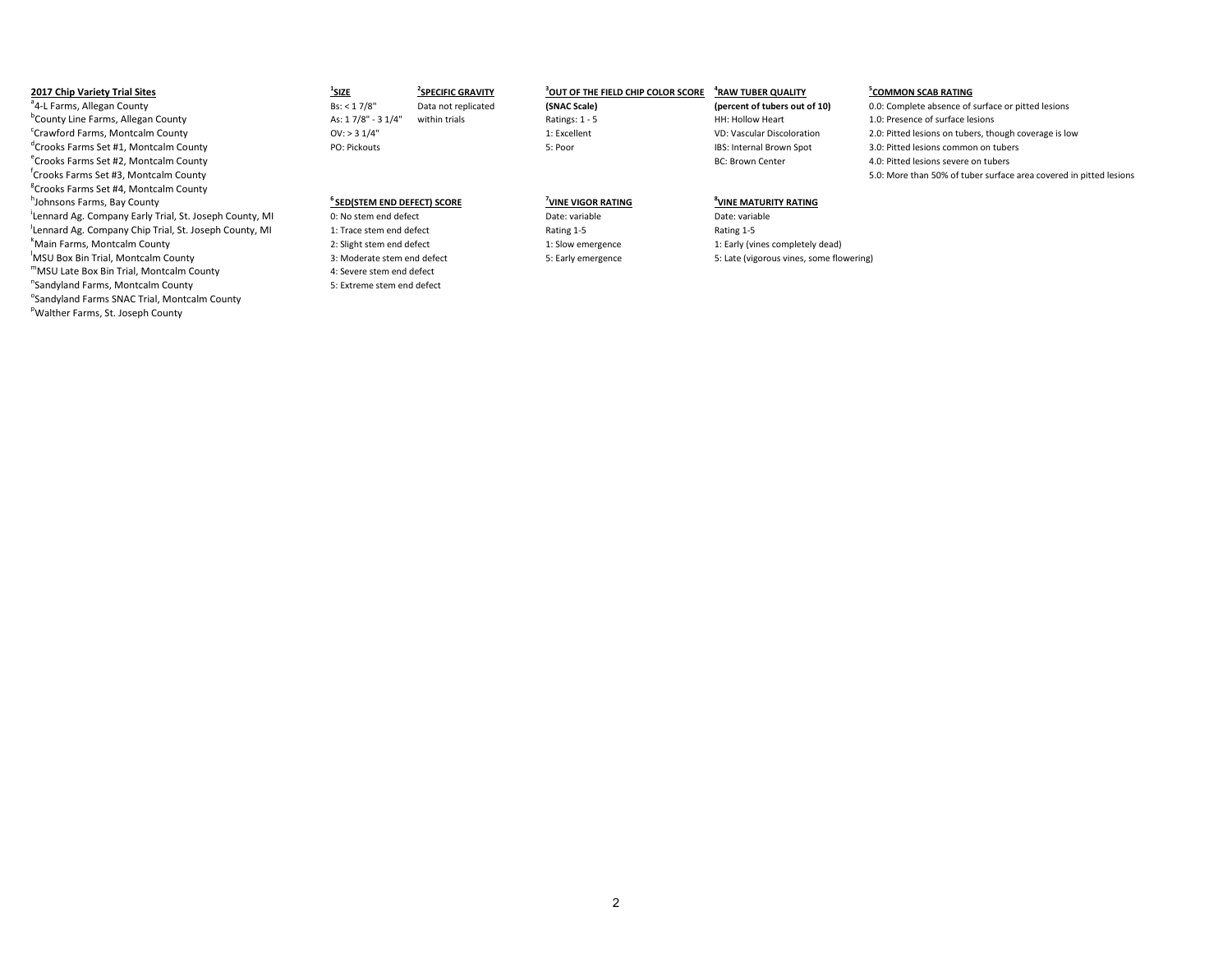## **2017 Chip Processing Potato Variety Trial**

## **4-L Farms, Allegan County, MI**

**Planting: 5/17 Vine Kill: 9/12 Harvest: 9/25**

## **GDD40: 3240**

|             |             |             | CWT/A        |             |    | PERCENT OF TOTAL |          |    | RAW TUBER QUALITY <sup>4</sup> (%) |                                                        |           |           |            |          |                                               |                                         |                             |                                |                           |
|-------------|-------------|-------------|--------------|-------------|----|------------------|----------|----|------------------------------------|--------------------------------------------------------|-----------|-----------|------------|----------|-----------------------------------------------|-----------------------------------------|-----------------------------|--------------------------------|---------------------------|
| <b>LINE</b> |             | <b>US#1</b> | <b>TOTAL</b> | <b>US#1</b> | Bs | As               | ov       | PO | $SP$ GR <sup>2</sup>               | <b>OTF</b><br><b>CHIP</b><br><b>SCORE</b> <sup>3</sup> | <b>HH</b> | <b>VD</b> | <b>IBS</b> | BC       | <b>COMMON</b><br><b>SCAB</b><br><b>RATING</b> | <b>SED</b><br><b>SCORE</b> <sup>°</sup> | <b>VINE</b><br><b>VIGOR</b> | <b>VINE</b><br><b>MATURITY</b> | <b>COMMENTS</b>           |
| Hodag       |             | 660         | 703          | 93          | 4  | 68               | 25       |    | 1.085                              | 1.0                                                    |           | 30        |            |          | 0.5                                           | 0.5                                     | 4.0                         | 3.5                            |                           |
| MSX540-4    |             | 579         | 653          | 89          | 10 | 86               | 3        |    | 1.089                              | 1.5                                                    |           | 40        | $\Omega$   | 0        | 0.5                                           | 1.0                                     | 3.5                         | 3.0                            |                           |
| Manistee    |             | 521         | 555          | 94          | 6  | 81               | 13       | O. | 1.085                              | $1.0\,$                                                | 0         | $\Omega$  | 0          | $\Omega$ | 0.0                                           | 0.5                                     | 3.5                         | 4.0                            | flat round tuber type     |
| Lamoka      |             | 513         | 554          | 92          | 4  | 87               | ь.       | 4  | 1.087                              | 1.0                                                    | 0         | 10        | 0          | 0        | 0.5                                           | 0.5                                     | 4.0                         | 3.0                            | flattened oval tuber type |
| NY152       |             | 501         | 562          | 89          | 9  | 84               |          |    | 1.082                              | 1.5                                                    |           | 40        | 0          | 0        | 0.0                                           | 0.5                                     | 3.5                         | 3.0                            |                           |
| Snowden     |             | 475         | 540          | 88          |    | 87               |          |    | 1.093                              | 1.0                                                    | 0         | 0         | 0          | 0        | 0.0                                           | 0.5                                     | 4.0                         | 3.5                            |                           |
| MSW485-2    |             | 466         | 541          | 86          | 13 | 84               |          |    | 1.097                              | 2.0                                                    | $\Omega$  | 10        | $\Omega$   | 0        | 0.5                                           | 3.0                                     | 4.0                         | 3.0                            |                           |
| MSV358-3    |             | 449         | 495          | 91          | 8  | 91               | $\Omega$ |    | 1.076                              | 1.0                                                    | 0         | 10        | $\Omega$   | 0        | 0.5                                           | 0.5                                     | 3.5                         | 3.5                            |                           |
| MSR127-2    |             | 161         | 260          | 62          | 33 | 55               |          |    | 1.083                              | 1.0 <sub>1</sub>                                       |           | 10        | n          |          | 0.5                                           | 0.5                                     | 3.5                         | 4.0                            |                           |
|             | <b>MEAN</b> | 481         | 540          | 87          | 10 | 80               |          |    | 1.086                              | 1.2                                                    |           | 17        | 0          | 0        | 0.3                                           | 0.8                                     | 3.7                         | 3.4                            |                           |

| <u>'SIZE</u>                            | <b>SPECIFIC GRAVITY</b> | OUT OF THE FIELD CHIP COLOR SCORE * | <sup>"</sup> RAW TUBER QUALITY |         | <b>COMMON SCAB RATING</b>                                          | ° SED(STEM END DEFECT) SCC  |
|-----------------------------------------|-------------------------|-------------------------------------|--------------------------------|---------|--------------------------------------------------------------------|-----------------------------|
| Bs: < 17/8"                             | Data not replicated     | (SNAC Scale)                        | (percent of tubers out of 10)  |         | 0.0: Complete absence of surface or pitted lesions                 | 0: No stem end defect       |
| As: 17/8" - 3 1/4"                      |                         | Ratings: $1 - 5$                    | <b>HH: Hollow Heart</b>        |         | 1.0: Presence of surface lesions                                   | 1: Trace stem end defect    |
| $OV:$ > 3 $1/4"$                        |                         | 1: Excellent                        | VD: Vascular Discoloration     |         | 2.0: Pitted lesions on tubers, though coverage is low              | 2: Slight stem end defect   |
| PO: Pickouts                            |                         | 5: Poor                             | IBS: Internal Brown Spot       |         | 3.0: Pitted lesions common on tubers                               | 3: Moderate stem end defect |
|                                         |                         |                                     | <b>BC: Brown Center</b>        |         | 4.0: Pitted lesions severe on tubers                               | 4: Severe stem end defect   |
|                                         |                         |                                     |                                |         | 5.0: More than 50% of tuber surface area covered in pitted lesions | 5: Extreme stem end defect  |
| VINE VIGOR RATING                       |                         | UINE MATURITY RATING                | <b>FIELD DATA</b>              |         |                                                                    |                             |
| Date: 6/15/17                           |                         | Date: 8/29/17                       | Planting date                  | 5/17/17 |                                                                    |                             |
| Rating 1-5                              |                         | Rating 1-5                          | Vine Kill Date                 | 9/12/17 |                                                                    |                             |
| 1: Slow emergence                       |                         | 1: Early (vines completely dead)    | Harvest Date                   | 9/25/17 |                                                                    |                             |
| 5: Early emergence (vigorous vine, some |                         | 5: Late (vigorous vines, some       | Days (planting to vine kill)   | 118     |                                                                    |                             |
| flowering)                              |                         | flowering)                          | Days (planting to harvest)     | 131     |                                                                    |                             |

# **(SNAC Scale) (percent of tubers out of 10)**

#### **VINE MATURITY RATING FIELD DATA**

| Planting date                             | 5/17/1  |
|-------------------------------------------|---------|
| Vine Kill Date                            | 9/12/1  |
| Harvest Date                              | 9/25/1  |
| Days (planting to vine kill)              | 118     |
| Days (planting to harvest)                | 131     |
| GDD <sub>40</sub> MAWN Station            | Allegan |
| GDD <sub>40</sub> (planting to vine kill) | 3240    |
| Seed Spacing                              | 10"     |

## **EXECUTIVE SCAP SCAB RATING** *COMMON SCAB RATING*

- 
- 
- 
- 
- 
-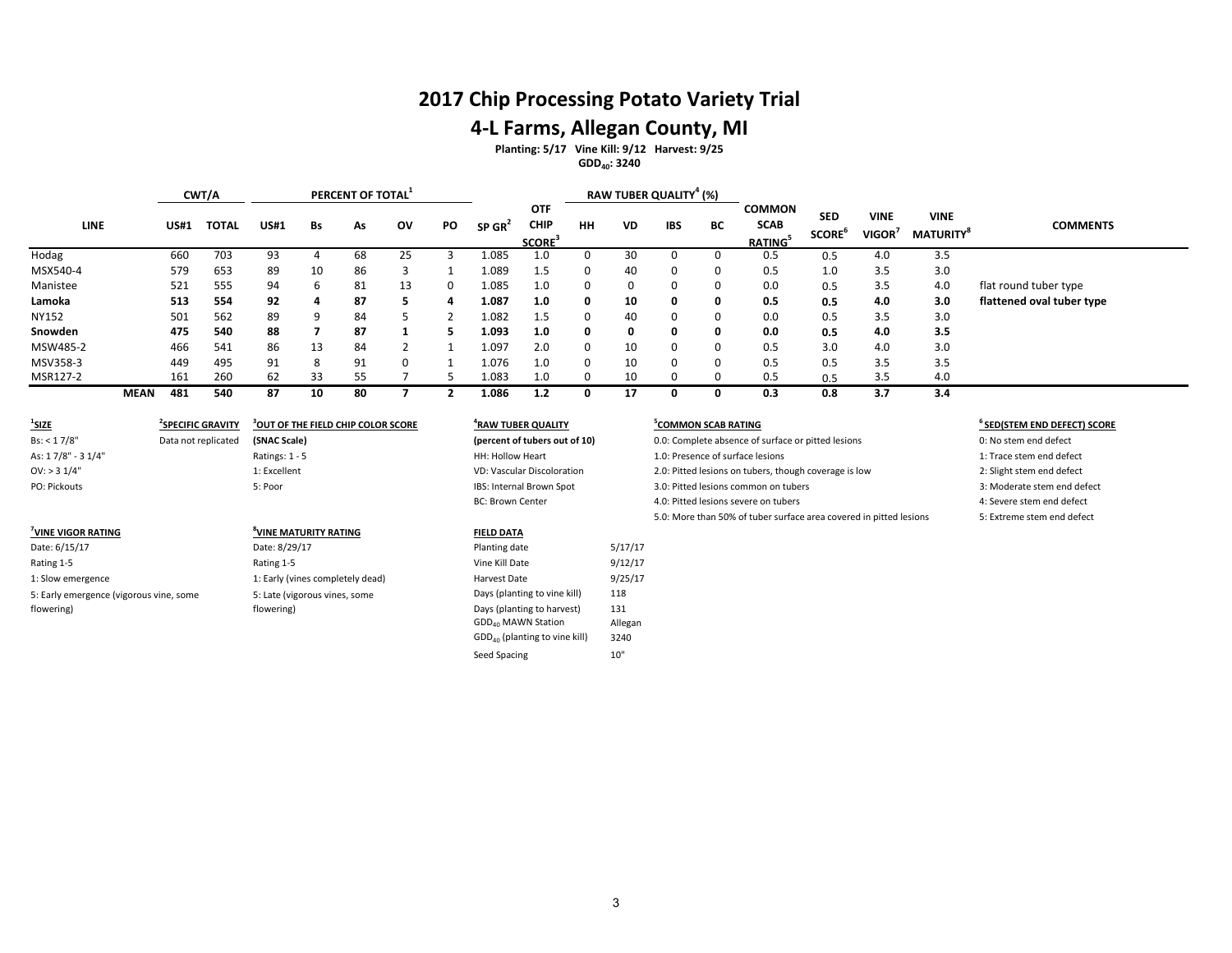# **2017 Chip Processing Potato Variety Trial County Line Farms, Allegan County, MI**

**Planting: 5/17 Vine Kill: 9/15 Harvest: 10/10**

**GDD40: 3315**

|                 | RAW TUBER QUALITY <sup>4</sup> (%)<br>PERCENT OF TOTAL <sup>1</sup><br>CWT/A |              |             |    |    |    |                |                      |                                       |    |    |              |                |                                               |                                         |                       |                                             |                              |
|-----------------|------------------------------------------------------------------------------|--------------|-------------|----|----|----|----------------|----------------------|---------------------------------------|----|----|--------------|----------------|-----------------------------------------------|-----------------------------------------|-----------------------|---------------------------------------------|------------------------------|
| LINE            | <b>US#1</b>                                                                  | <b>TOTAL</b> | <b>US#1</b> | Bs | As | ov | PO             | $SP$ GR <sup>2</sup> | <b>OTF CHIP</b><br>SCORE <sup>3</sup> | HH | VD | <b>IBS</b>   | ВC             | <b>COMMON</b><br><b>SCAB</b><br><b>RATING</b> | <b>SED</b><br><b>SCORE</b> <sup>b</sup> | <b>VINE</b><br>VIGOR' | <b>VINE</b><br><b>MATURITY</b> <sup>8</sup> | <b>COMMENTS</b>              |
| MSV030-4        | 564                                                                          | 626          | 90          | 6  | 76 | 14 | $\overline{4}$ | 1.092                | 1.5                                   | 0  | 30 | 0            | $\Omega$       | 0.5                                           | 2.0                                     | 2.0                   | 3.5                                         |                              |
| Lamoka          | 560                                                                          | 578          | 97          | 3  | 86 | 11 | 0              | 1.084                | 1.0                                   | 0  | 30 | 0            | 0              | 1.5                                           | 1.0                                     | 1.5                   | 2.5                                         |                              |
| MSX540-4        | 555                                                                          | 634          | 88          | 11 | 83 |    |                | 1.090                | 1.0                                   | 0  | 10 | $\Omega$     |                | 0.5                                           | 1.0                                     | 1.5                   | 3.5                                         |                              |
| MSW485-2        | 553                                                                          | 628          | 88          | 11 | 79 | 9  |                | 1.085                | 1.0                                   | 0  | 0  | <sup>0</sup> |                | 1.0                                           | 0.0                                     | 2.0                   | 3.0                                         | alligator hide               |
| Atlantic        | 548                                                                          | 599          | 91          | 8  | 76 | 15 |                | 1.084                | 1.0                                   | 40 |    | O            |                | 4.0                                           | 2.5                                     | 2.5                   | 3.5                                         |                              |
| W8822-1         | 507                                                                          | 561          | 91          | 6  | 81 | 10 | 3              | 1.084                | 1.5                                   | 0  | 0  | $\Omega$     |                | 0.0                                           | 2.5                                     | 1.5                   | 3.5                                         | yellow flesh, heavy net skin |
| MSR127-2        | 507                                                                          | 563          | 90          | 8  | 80 | 10 | $\overline{2}$ | 1.092                | 1.0                                   | 0  | 10 | $\Omega$     |                | 0.5                                           | 1.0                                     | 2.0                   | 3.0                                         | alligator hide               |
| Hodag           | 497                                                                          | 539          | 93          |    | 77 | 16 | $\overline{2}$ | 1.086                | 1.0                                   | 30 | 0  | 0            | 0              | 0.5                                           | 2.0                                     | 2.0                   | 3.0                                         |                              |
| <b>NY157</b>    | 450                                                                          | 513          | 85          | 14 | 73 | 12 |                | 1.084                | 1.0                                   | 50 | 0  | $\Omega$     | 10             | 2.0                                           | 0.5                                     | 2.0                   | 2.5                                         |                              |
| NY152           | 445                                                                          | 521          | 86          | 13 | 85 |    | 1              | 1.087                | 1.0                                   | 0  | 20 | $\mathbf 0$  | 0              | 2.5                                           | 0.5                                     | 2.0                   | 3.0                                         |                              |
| MSZ052-11       | 442                                                                          | 591          | 75          |    | 53 | 22 | 21             | 1.080                | 1.0                                   | 0  | 0  | $\Omega$     |                | 0.5                                           | 0.5                                     | 1.5                   | 4.0                                         | sheep nose                   |
| NDA081453CAB-2C | 431                                                                          | 466          | 92          |    | 79 | 13 |                | 1.078                | 1.5                                   | 0  | 20 | $\Omega$     |                | 2.0                                           | 0.5                                     | 2.0                   | 4.0                                         |                              |
| ND7519-1        | 412                                                                          | 495          | 83          | 16 | 83 | 0  |                | 1.088                | 1.5                                   | 0  | 0  | 10           |                | 1.0                                           | 0.0                                     | 2.5                   | 3.5                                         |                              |
| Snowden         | 393                                                                          | 462          | 86          | 14 | 81 |    | $\mathbf{o}$   | 1.088                | 1.0                                   | 0  | 30 | 0            | 0              | 1.5                                           | 1.0                                     | 2.0                   | 3.5                                         |                              |
| AF4648-2        | 390                                                                          | 433          | 90          | 6  | 74 | 16 | 4              | 1.080                | 2.0                                   | 20 | 10 | 0            | 0              | 0.5                                           | 2.5                                     | 2.0                   | 3.5                                         |                              |
| Pike            | 384                                                                          | 425          | 91          | 8  | 79 | 12 |                | 1.082                | 1.0                                   | 0  | O  | 10           | 20             | 0.5                                           | 0.5                                     | 1.5                   | 4.0                                         |                              |
| W9968-5         | 379                                                                          | 437          | 87          | 12 | 75 | 12 |                | 1.076                | 1.5                                   | 30 |    | 0            | 10             | 0.5                                           | 2.5                                     | 1.5                   | 3.0                                         | pear shape                   |
| MSV358-3        | 370                                                                          | 428          | 86          | 11 | 83 | 3  | 3              | 1.088                | 1.0                                   | 0  | 0  | $\Omega$     | 0              | 1.5                                           | 0.5                                     | 1.5                   | 2.5                                         |                              |
| Manistee        | 344                                                                          | 382          | 90          |    | 82 | 8  |                | 1.086                | 1.0                                   | 0  | 20 | 0            | 0              | 2.0                                           | 1.0                                     | 2.5                   | 2.5                                         |                              |
| TX09396-1W      | 318                                                                          | 332          | 96          |    | 49 | 47 | 3              | 1.086                | 1.0                                   | 30 | 10 | $\Omega$     |                | 1.5                                           | 2.0                                     | 1.0                   | 2.5                                         |                              |
| Madison         | 298                                                                          | 392          | 77          | 19 | 74 | 3  |                | 1.098                | 2.0                                   | 40 | 0  | 10           |                | 1.0                                           | 1.0                                     | 3.0                   | 2.5                                         |                              |
| ND7799C-1       | 273                                                                          | 344          | 79          | 17 | 72 |    | 4              | 1.065                | 1.0                                   | 0  | 40 | 0            | 0              | 0.0                                           | 1.5                                     | 2.0                   | 3.0                                         |                              |
| <b>MEAN</b>     | 437                                                                          | 498          | 88          | 10 | 76 | 11 | 3              | 1.085                | 1.2                                   | 11 | 10 | 1            | $\overline{2}$ | 1.2                                           | 1.2                                     | 1.9                   | 3.2                                         |                              |

| $\frac{1}{2}$ SIZE                       | <b>SPECIFIC GRAVITY</b> | OUT OF THE FIELD CHIP COLOR SCORE | <sup>4</sup> RAW TUBER QUALITY |          | COMMON SCAB RATING                                                 | <sup>6</sup> SED (STEM END DEFECT) SCORE |
|------------------------------------------|-------------------------|-----------------------------------|--------------------------------|----------|--------------------------------------------------------------------|------------------------------------------|
| Bs: < 17/8"                              | Data not replicated     | (SNAC Scale)                      | (percent of tubers out of 10)  |          | 0.0: Complete absence of surface or pitted lesions                 | 0: No stem end defect                    |
| As: 17/8" - 31/4"                        |                         | Ratings: $1 - 5$                  | HH: Hollow Heart               |          | 1.0: Presence of surface lesions                                   | 1: Trace stem end defect                 |
| $OV:$ > 3 1/4"                           |                         | 1: Excellent                      | VD: Vascular Discoloration     |          | 2.0: Pitted lesions on tubers, though coverage is low              | 2: Slight stem end defect                |
| PO: Pickouts                             |                         | 5: Poor                           | IBS: Internal Brown Spot       |          | 3.0: Pitted lesions common on tubers                               | 3: Moderate stem end defect              |
|                                          |                         |                                   | <b>BC: Brown Center</b>        |          | 4.0: Pitted lesions severe on tubers                               | 4: Severe stem end defect                |
|                                          |                         |                                   |                                |          | 5.0: More than 50% of tuber surface area covered in pitted lesions | 5: Extreme stem end defect               |
| <b>VINE VIGOR RATING</b>                 |                         | <sup>8</sup> VINE MATURITY RATING | <b>FIELD DATA</b>              |          |                                                                    |                                          |
| Date: 6/15/17                            |                         | Date: 8/19/17                     | Planting date                  | 5/17/17  |                                                                    |                                          |
| Rating 1-5                               |                         | Rating 1-5                        | Vine Kill Date                 | 9/15/17  |                                                                    |                                          |
| 1: Slow emergence                        |                         | 1: Early (vines completely dead)  | Harvest Date                   | 10/10/17 |                                                                    |                                          |
| 5: Early emergence (vigorous vines, some |                         | 5: Late (vigorous vines, some     | Days (planting to vine kill)   | 122      |                                                                    |                                          |
| flowering)                               |                         | flowering)                        | Days (planting to harvest)     | 146      |                                                                    |                                          |

 $GDD_{40}$  MAWN Station Allegan<br> $GDD_{40}$  (planting to vine kill) 3315

 $GDD_{40}$  (planting to vine kill) Seed Spacing 10"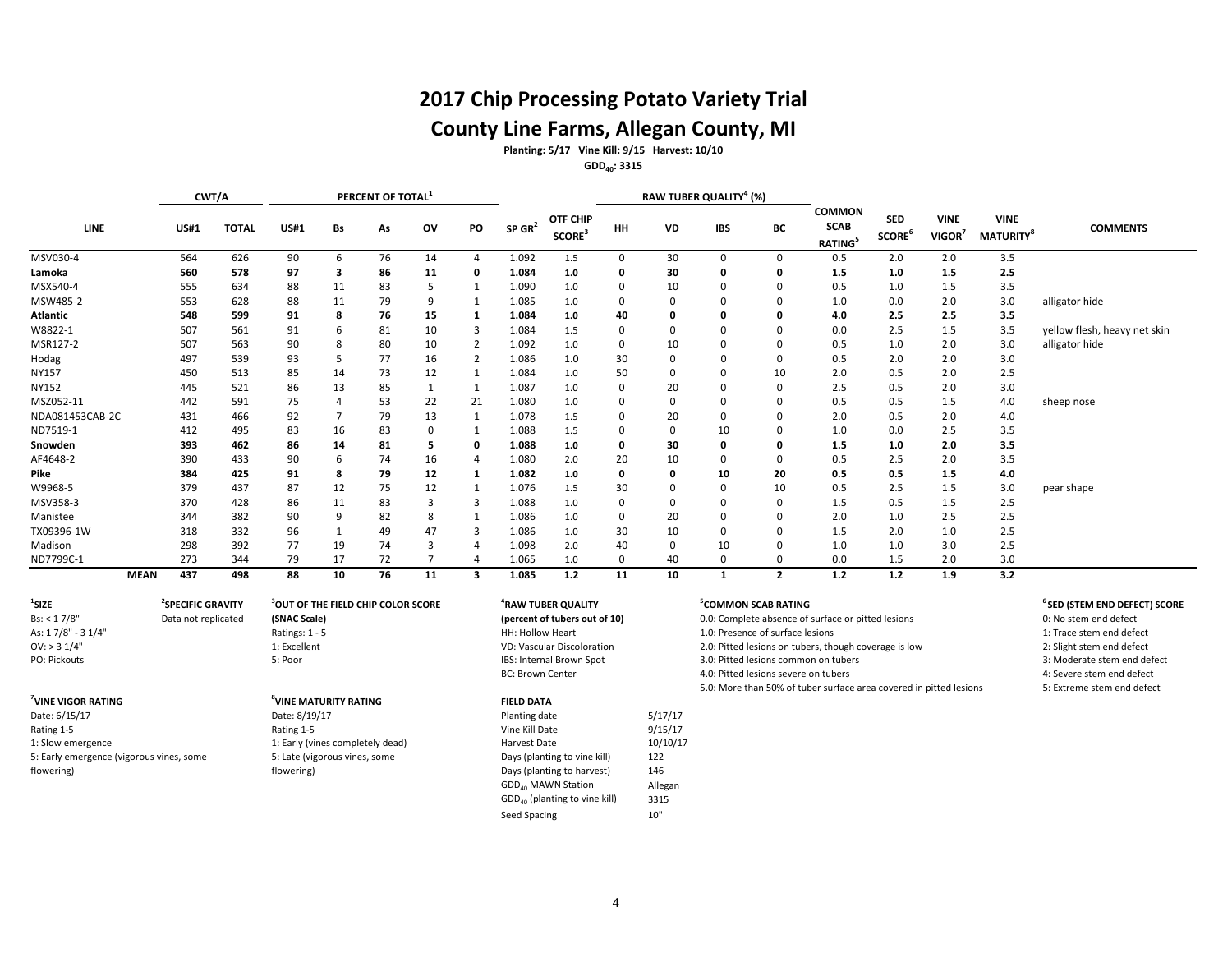# **2017 Chip Processing Potato Variety Trial Crawford Farms, Montcalm County, MI**

**Planting: 5/22 Vine Kill: 9/7 Harvest: 10/3 GDD40: 2835**

|              |             | CWT/A       |              |             |    | PERCENT OF TOTAL <sup>1</sup> |          |    |                      |                                     |                                                            | RAW TUBER QUALITY <sup>3</sup> (%) |                                             |                 |     |           |             |
|--------------|-------------|-------------|--------------|-------------|----|-------------------------------|----------|----|----------------------|-------------------------------------|------------------------------------------------------------|------------------------------------|---------------------------------------------|-----------------|-----|-----------|-------------|
| LINE         |             | <b>US#1</b> | <b>TOTAL</b> | <b>US#1</b> | Bs | As                            | ov       | PO | $SP$ GR <sup>2</sup> | <b>IBS</b><br>HH<br><b>VD</b><br>BC | <b>COMMON</b><br><b>SCAB</b><br><b>RATING</b> <sup>4</sup> | <b>VINE</b><br>VIGOR <sup>5</sup>  | <b>VINE</b><br><b>MATURITY</b> <sup>6</sup> | <b>COMMENTS</b> |     |           |             |
| MSR127-2     |             | 494         | 549          | 90          |    | 87                            |          |    | 1.084                |                                     | 10                                                         |                                    | 0                                           | 0.5             | 2.5 | not taken | no comments |
| Manistee     |             | 473         | 506          | 93          |    | 90                            |          | 0  | 1.080                | $\Omega$                            |                                                            | 0                                  | 0                                           | 3.0             | 3.0 |           |             |
| Snowden      |             | 447         | 567          | 79          | 12 | 79                            | 0        | 9  | 1.089                | 0                                   | Ω                                                          | 0                                  | 0                                           | 2.0             | 2.5 |           |             |
| Hodag        |             | 428         | 487          | 88          | 11 | 88                            | 0        |    | 1.087                | $\Omega$                            | 20                                                         | 0                                  | 0                                           | 0.0             | 2.5 |           |             |
| NY152        |             | 424         | 504          | 84          | 15 | 84                            | $\Omega$ |    | 1.081                |                                     |                                                            | 0                                  | 0                                           | 2.5             | 2.0 |           |             |
| MSW485-2     |             | 395         | 527          | 75          | 24 | 73                            |          |    | 1.091                | 50                                  |                                                            | 0                                  | 0                                           | 2.0             | 2.0 |           |             |
| <b>NY157</b> |             | 346         | 407          | 85          | 13 | 77                            |          |    | 1.082                |                                     |                                                            | 0                                  | 0                                           | 2.5             | 2.0 |           |             |
|              | <b>MEAN</b> | 430         | 507          | 85          | 13 | 83                            |          |    | 1.085                |                                     |                                                            | 0                                  | 0                                           | 1.8             | 2.4 |           |             |

| $1$ SIZE          |   |
|-------------------|---|
| Bs: < 17/8"       | г |
| As: 17/8" - 31/4" |   |
| $OV:$ > 3 $1/4"$  |   |
| PO: Pickouts      |   |

## **6 VINE MATURITY RATING FIELD DATA**

Date: Not taken and the set of the set of the Planting Date 5/22/17 Rating 1-5 **Contract Contract Contract Contract Contract Contract Contract Contract Contract Contract Contract Contract Contract Contract Contract Contract Contract Contract Contract Contract Contract Contract Contract Con** 1: Early (vines completely dead) Harvest Date 10/3/17 5: Late (vigorous vines, some flowering) and the control of pays (planting to vine kill) 109

**SPECIFIC GRAVITY <sup>4</sup>**

| <sup>3</sup> RAW TUBER QUALITY    |  |  |  |  |  |  |  |  |  |  |
|-----------------------------------|--|--|--|--|--|--|--|--|--|--|
| (percent of tubers out of 10)     |  |  |  |  |  |  |  |  |  |  |
| HH: Hollow Heart                  |  |  |  |  |  |  |  |  |  |  |
| <b>VD: Vascular Discoloration</b> |  |  |  |  |  |  |  |  |  |  |
| IBS: Internal Brown Spot          |  |  |  |  |  |  |  |  |  |  |
| <b>BC: Brown Center</b>           |  |  |  |  |  |  |  |  |  |  |

 $GDD<sub>40</sub>$ 

Days (planting to harvest)  $134$ <br>GDD<sub>40</sub> MAWN Station Entrican  $GDD_{40}$  MAWN Station Entrican<br>GDD<sub>40</sub> 2835

Seed Spacing 10"

### **COMMON SCAB RATING <sup>5</sup>**

Bs: < 17/8" Data not replicated **(percent of tubers out of 10)** 0.0: Complete absence of surface or pitted lesions Date: 6/16/17 1.0: Presence of surface lesions Rating 1-5 OV: > 3 1/4" The Matter of the Coverage is a state of the Coverage is low the Coverage is low the Coverage is low the Coverage is low the Coverage is low the Coverage is low the Coverage is low the Coverage is low the Cove 3.0: Pitted lesions common on tubers A.O: Pitted lesions severe on tubers some flowering) 5.0: More than 50% of tuber surface area covered in pitted lesions

## **<sup>5</sup>VINE VIGOR RATING**

5: Early emergence (vigorous vines,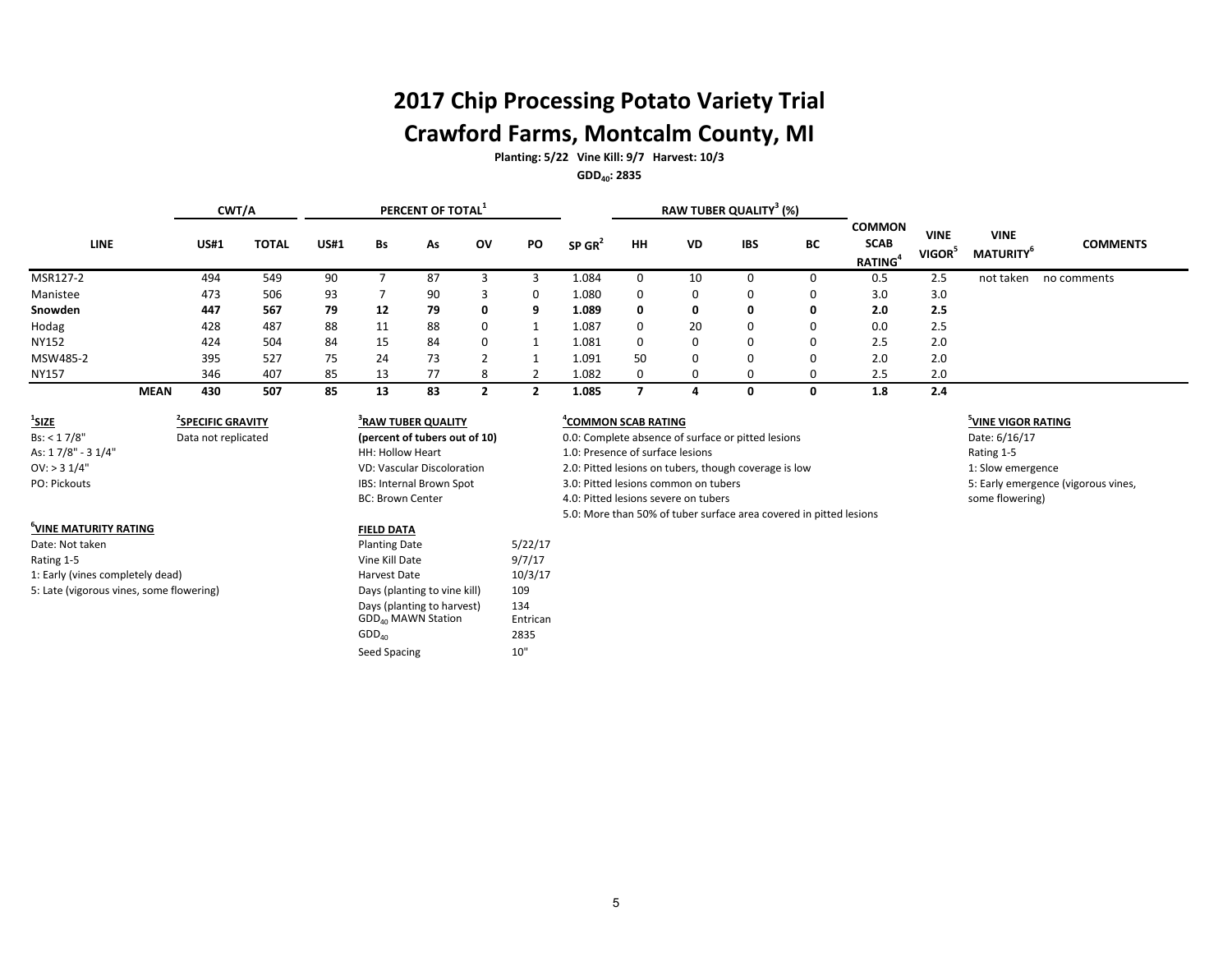# **2017 Chip Processing Potato Variety Trial: Set #1**

# **Crooks Farms, Montcalm County, MI**

**Planting: 5/10 Vine Kill: 8/28 Harvest: 9/12**

**GDD40: 2853**

|                 |             | CWT/A        |             |    | PERCENT OF TOTAL <sup>1</sup> |    |    | RAW TUBER QUALITY <sup>4</sup> (%) |                                      |           |           |            |    |                                                            |                                         |                           |                                            |                                       |
|-----------------|-------------|--------------|-------------|----|-------------------------------|----|----|------------------------------------|--------------------------------------|-----------|-----------|------------|----|------------------------------------------------------------|-----------------------------------------|---------------------------|--------------------------------------------|---------------------------------------|
| <b>LINE</b>     | <b>US#1</b> | <b>TOTAL</b> | <b>US#1</b> | Bs | As                            | ov | PO | $SP$ GR <sup>2</sup>               | OTF CHIP<br><b>SCORE<sup>3</sup></b> | <b>HH</b> | <b>VD</b> | <b>IBS</b> | BC | <b>COMMON</b><br><b>SCAB</b><br><b>RATING</b> <sup>5</sup> | <b>SED</b><br><b>SCORE</b> <sup>b</sup> | <b>VINE</b><br>VIGOR $^7$ | <b>VINE</b><br><b>MATURITY<sup>8</sup></b> | <b>COMMENTS</b>                       |
| <b>NY152</b>    | 833         | 892          | 93          |    | 69                            | 24 |    | 1.075                              | 1.0                                  |           | 20        |            |    | 0.5                                                        | 1.0                                     | 4.0                       | not taken                                  |                                       |
| MSV313-2        | 745         | 784          | 95          |    | 46                            | 49 |    | 1.079                              | 1.5                                  | $\Omega$  | 20        |            |    | 0.5                                                        | 1.5                                     | 3.0                       |                                            | skinning                              |
| W8822-1         | 612         | 654          | 93          |    | 78                            | 15 |    | 1.075                              | 1.0                                  |           | 20        |            |    | 1.5                                                        | 1.0                                     | 4.0                       |                                            | heavy netted skin, light yellow flesh |
| W9968-5         | 608         | 716          | 85          | 15 | 79                            | h  |    | 1.082                              | $1.5\,$                              |           | 40        | 20         |    | 1.5                                                        | 3.0                                     | 3.5                       |                                            |                                       |
| ND7519-1        | 537         | 595          | 90          | 8  | 85                            |    |    | 1.078                              | 1.0                                  | 10        |           | 10         |    | 0.5                                                        | 0.5                                     | 4.0                       |                                            |                                       |
| TX09396-1W      | 384         | 443          | 86          | 14 | 59                            | 27 |    | 1.078                              | 1.0                                  | $\Omega$  | 60        | 10         |    | 2.0                                                        | 0.5                                     | 3.0                       |                                            | skinning                              |
| <b>Atlantic</b> | 379         | 385          | 99          |    | 82                            | 17 |    | 1.078                              | 1.0                                  |           | 20        | 10         |    | 0.0                                                        | 2.0                                     | 3.5                       |                                            |                                       |
| AF4648-2        | 356         | 429          | 83          | 11 | 81                            |    | ь. | 1.077                              | 1.0                                  | $\Omega$  | 30        |            |    | 1.0                                                        | 2.0                                     | 3.5                       |                                            |                                       |
| ND7799C-1       | 338         | 367          | 92          |    | 76                            | 16 |    | 1.062                              | 1.5                                  | 20        | 30        | 10         |    | 2.0                                                        | 2.0                                     | 3.5                       |                                            | skinning                              |
| NDA081453CAB-2C | 331         | 402          | 83          | 11 | 67                            | 16 | b  | 1.067                              | 1.0                                  | $\Omega$  | 20        |            |    | 0.5                                                        | 1.5                                     | 4.0                       |                                            |                                       |
| AF5040-8        | 298         | 330          | 90          | 10 | 90                            |    |    | 1.074                              | 1.5                                  |           | 20        |            |    | 0.5                                                        | 0.5                                     | 4.0                       |                                            |                                       |
| <b>MEAN</b>     | 493         | 545          | 90          |    | 74                            | 16 |    | 1.075                              | 1.2                                  |           | 25        |            |    | 1.0                                                        | 1.4                                     | 3.6                       |                                            |                                       |

| $^{\prime}$ SIZE                         | <b><i>SPECIFIC GRAVITY</i></b> | OUT OF THE FIELD CHIP COLOR SCORE <sup>3</sup> | <sup>4</sup> RAW TUBER QUALITY |          | COMMON SCAB RATING                                                 | SED(STEM END DEFECT) SC     |
|------------------------------------------|--------------------------------|------------------------------------------------|--------------------------------|----------|--------------------------------------------------------------------|-----------------------------|
| Bs: < 17/8"                              | Data not replicated            | (SNAC Scale)                                   | (percent of tubers out of 10)  |          | 0.0: Complete absence of surface or pitted lesions                 | 0: No stem end defect       |
| As: 17/8" - 3 1/4"                       |                                | Ratings: 1 - 5                                 | HH: Hollow Heart               |          | 1.0: Presence of surface lesions                                   | 1: Trace stem end defect    |
| $OV:$ > 3 1/4"                           |                                | 1: Excellent                                   | VD: Vascular Discoloration     |          | 2.0: Pitted lesions on tubers, though coverage is low              | 2: Slight stem end defect   |
| PO: Pickouts                             |                                | 5: Poor                                        | IBS: Internal Brown Spot       |          | 3.0: Pitted lesions common on tubers                               | 3: Moderate stem end defect |
|                                          |                                |                                                | <b>BC: Brown Center</b>        |          | 4.0: Pitted lesions severe on tubers                               | 4: Severe stem end defect   |
|                                          |                                |                                                |                                |          | 5.0: More than 50% of tuber surface area covered in pitted lesions | 5: Extreme stem end defect  |
| <b>VINE VIGOR RATING</b>                 |                                | UINE MATURITY RATING                           | <b>FIELD DATA</b>              |          |                                                                    |                             |
| Date: 6/16/17                            |                                | Date: Not taken                                | Planting date                  | 5/10/17  |                                                                    |                             |
| Rating 1-5                               |                                | Rating 1-5                                     | Vine Kill Date                 | 8/28/17  |                                                                    |                             |
| 1: Slow emergence                        |                                | 1: Early (vines completely dead)               | Harvest Date                   | 9/12/17  |                                                                    |                             |
| 5: Early emergence (vigorous vines, some |                                | 5: Late (vigorous vines, some                  | Days (planting to vine kill)   | 110      |                                                                    |                             |
| flowering)                               |                                | flowering)                                     | Days (planting to harvest)     | 126      |                                                                    |                             |
|                                          |                                |                                                | GDD <sub>40</sub> MAWN Station | Entrican |                                                                    |                             |
|                                          |                                |                                                | GDD <sub>40</sub>              | 2853     |                                                                    |                             |

Seed Spacing 10"

# **<u><sup>6</sup> SED(STEM END DEFECT) SCORE</u>**<br>0: No stem end defect

- 
- 

- 
- 4: Severe stem end defect<br>B: Extreme stem end defect<br>5: Extreme stem end defect 5: Extreme stem end defect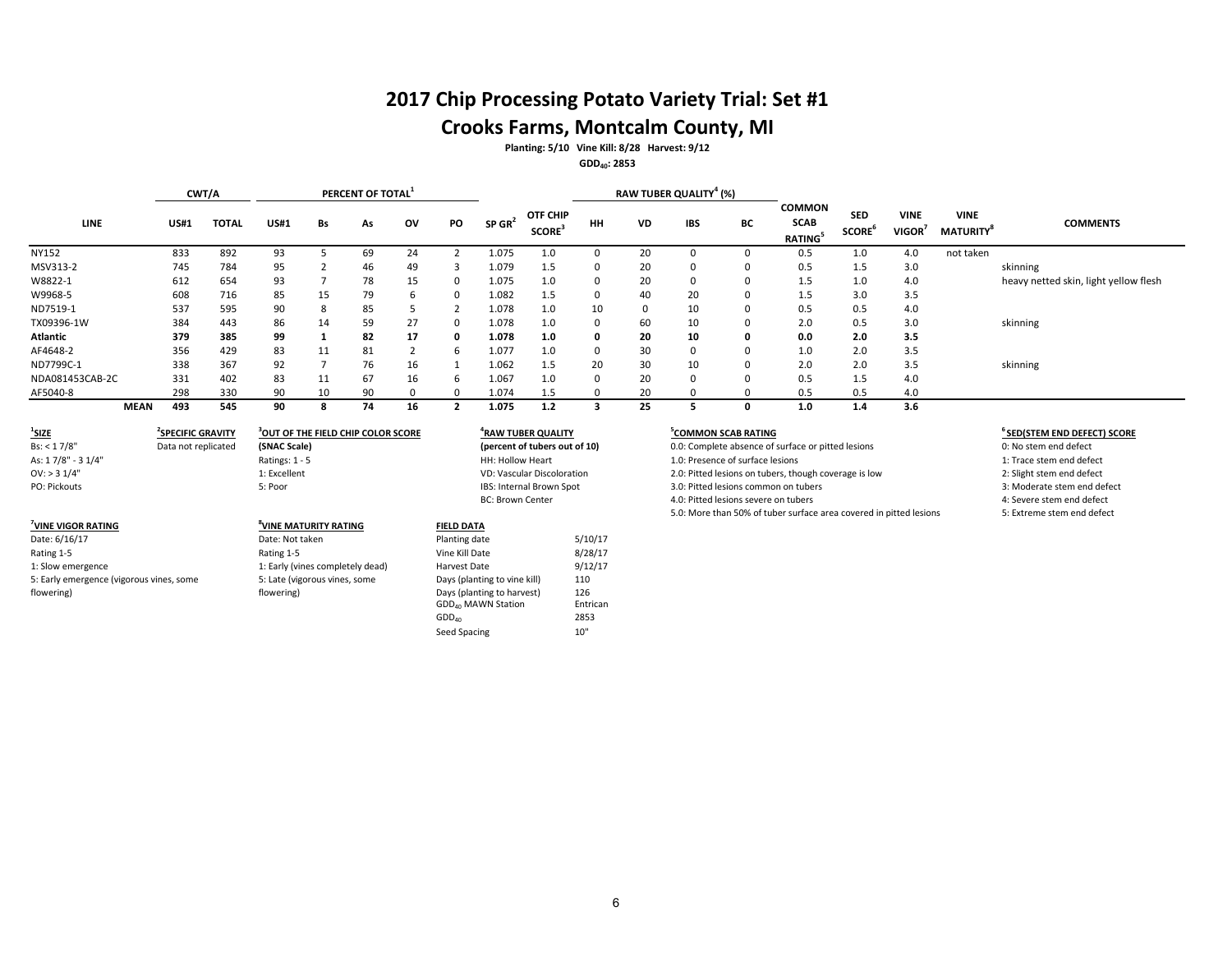# **2017 Chip Processing Potato Variety Trial: Set #2 Crooks Farms, Montcalm County, MI**

**Planting: 5/18 Vine Kill: 9/1 Harvest: 9/28**

**GDD40: 2781**

|           |             | CWT/A       |              | PERCENT OF TOTAL <sup>1</sup> |    |    |    |          |                      |                                       |          |           | RAW TUBER QUALITY <sup>4</sup> (%) |          |                                        |                                         |                       |                                             |                  |
|-----------|-------------|-------------|--------------|-------------------------------|----|----|----|----------|----------------------|---------------------------------------|----------|-----------|------------------------------------|----------|----------------------------------------|-----------------------------------------|-----------------------|---------------------------------------------|------------------|
| LINE      |             | <b>US#1</b> | <b>TOTAL</b> | <b>US#1</b>                   | Bs | As | ov | PO       | $SP$ GR <sup>2</sup> | <b>OTF CHIP</b><br>SCORE <sup>3</sup> | HH       | <b>VD</b> | <b>IBS</b>                         | BC       | <b>COMMON</b><br>SCAB<br><b>RATING</b> | <b>SED</b><br><b>SCORE</b> <sup>°</sup> | <b>VINE</b><br>VIGOR' | <b>VINE</b><br><b>MATURITY</b> <sup>8</sup> | <b>COMMENTS</b>  |
| MSW485-2  |             | 639         | 731          | 88                            |    | 84 |    |          | 1.084                | 1.5                                   | 10       | 20        | 10                                 |          | 0.5                                    | 3.0                                     | 3.5                   | not taken                                   |                  |
| MSX540-4  |             | 560         | 613          | 91                            |    | 90 |    |          | 1.084                | 1.5                                   | $\Omega$ |           | $\mathbf 0$                        |          | 2.0                                    | 2.0                                     | 4.0                   |                                             |                  |
| W9968-5   |             | 532         | 608          | 88                            | 8  | 80 | 8  | 4        | 1.087                | 2.0                                   | 0        | 20        | $\mathbf 0$                        |          | 1.0                                    | 3.0                                     | 3.0                   |                                             |                  |
| MSR127-2  |             | 508         | 581          | 88                            | b  | 78 | 10 | -6       | 1.084                | 1.0                                   | $\Omega$ |           | $\mathbf 0$                        |          | 1.0                                    | 1.0                                     | 3.0                   |                                             |                  |
| NY152     |             | 506         | 610          | 83                            | 17 | 82 |    | $\Omega$ | 1.083                | 1.5                                   | 0        |           | $\mathbf 0$                        |          | 1.5                                    | 1.0                                     | 3.5                   |                                             |                  |
| MSV030-4  |             | 492         | 571          | 87                            | 12 | 80 |    |          | 1.086                | 1.0                                   | 0        | 10        | $\mathbf 0$                        |          | 1.0                                    | 1.0                                     | 2.5                   |                                             |                  |
| MSZ052-11 |             | 411         | 491          | 84                            | 12 | 80 | 4  | 4        | 1.077                | 2.0                                   | 0        | 10        | 0                                  | $\Omega$ | 1.0                                    | 1.0                                     | 3.5                   |                                             | deep apical eyes |
| ND7519-1  |             | 398         | 480          | 83                            | 16 | 82 |    |          | 1.081                | 1.5                                   | $\Omega$ | 20        | $\mathbf 0$                        | $\Omega$ | 1.0                                    | 1.0                                     | 4.0                   |                                             |                  |
| Hodag     |             | 376         | 418          | 90                            | 8  | 72 | 18 |          | 1.069                | 1.0                                   | $\Omega$ | 40        | $\mathbf 0$                        |          | 0.5                                    | 1.5                                     | 4.0                   |                                             |                  |
| Lamoka    |             | 349         | 362          | 97                            |    | 77 | 20 |          | 1.079                | 1.0                                   | 0        |           | 0                                  |          | 2.0                                    | 1.0                                     | 3.5                   |                                             | chip blistering  |
| MSV358-3  |             | 239         | 314          | 76                            | 18 | 76 |    | ь        | 1.075                | 1.5                                   |          |           |                                    |          | 0.0                                    | 2.0                                     | 3.0                   |                                             |                  |
|           | <b>MEAN</b> | 455         | 525          | 87                            | 10 | 80 |    |          | 1.081                | 1.4                                   |          | 11        |                                    |          | 1.0                                    | 1.6                                     | 3.4                   |                                             |                  |

| <u>'SIZE</u>                             | <b>SPECIFIC GRAVITY</b> | OUT OF THE FIELD CHIP COLOR SCORE | <b>"RAW TUBER QUALITY</b>     |         | <b>COMMON SCAB RATING</b>                                          | ° SED(STEM END DEFECT) SC(  |
|------------------------------------------|-------------------------|-----------------------------------|-------------------------------|---------|--------------------------------------------------------------------|-----------------------------|
| Bs: < 17/8"                              | Data not replicated     | (SNAC Scale)                      | (percent of tubers out of 10) |         | 0.0: Complete absence of surface or pitted lesions                 | 0: No stem end defect       |
| As: 17/8" - 3 1/4"                       |                         | Ratings: $1 - 5$                  | HH: Hollow Heart              |         | 1.0: Presence of surface lesions                                   | 1: Trace stem end defect    |
| OV: > 31/4"                              |                         | 1: Excellent                      | VD: Vascular Discoloration    |         | 2.0: Pitted lesions on tubers, though coverage is low              | 2: Slight stem end defect   |
| PO: Pickouts                             |                         | 5: Poor                           | IBS: Internal Brown Spot      |         | 3.0: Pitted lesions common on tubers                               | 3: Moderate stem end defect |
|                                          |                         |                                   | <b>BC: Brown Center</b>       |         | 4.0: Pitted lesions severe on tubers                               | 4: Severe stem end defect   |
|                                          |                         |                                   |                               |         | 5.0: More than 50% of tuber surface area covered in pitted lesions | 5: Extreme stem end defect  |
| VINE VIGOR RATING                        |                         | UINE MATURITY RATING              | <b>FIELD DATA</b>             |         |                                                                    |                             |
| Date: 6/16/17                            |                         | Date: Not taken                   | Planting date                 | 5/18/17 |                                                                    |                             |
| Rating 1-5                               |                         | Rating 1-5                        | Vine Kill Date                | 9/1/17  |                                                                    |                             |
| 1: Slow emergence                        |                         | 1: Early (vines completely dead)  | Harvest Date                  | 9/28/17 |                                                                    |                             |
| 5: Early emergence (vigorous vines, some |                         | 5: Late (vigorous vines, some     | Days (planting to vine kill)  | 106     |                                                                    |                             |

flowering)

flowering)

| (percent of tubers out of 10) | 0.0: Complete absence of surface or pitted lesions                 | 0: No stem end defect      |
|-------------------------------|--------------------------------------------------------------------|----------------------------|
| HH: Hollow Heart              | 1.0: Presence of surface lesions                                   | 1: Trace stem end defect   |
| VD: Vascular Discoloration    | 2.0: Pitted lesions on tubers, though coverage is low              | 2: Slight stem end defect  |
| IBS: Internal Brown Spot      | 3.0: Pitted lesions common on tubers                               | 3: Moderate stem end defe  |
| BC: Brown Center              | 4.0: Pitted lesions severe on tubers                               | 4: Severe stem end defect  |
|                               | 5.0: More than 50% of tuber surface area covered in pitted lesions | 5: Extreme stem end defect |
|                               |                                                                    |                            |

### **COMMON SCAB RATING 6 SED(STEM END DEFECT) SCORE**

| 0: No stem end defect       |
|-----------------------------|
| 1: Trace stem end defect    |
| 2: Slight stem end defect   |
| 3: Moderate stem end defect |
| 4: Severe stem end defect   |
| 5: Extreme stem end defect  |

Days (planting to harvest) 134<br>GDD<sub>40</sub> MAWN Station Fintrican  $GDD_{40}$  MAWN Station Entricance Entricance Entricance 12781

Seed Spacing 10"

 $GDD<sub>40</sub>$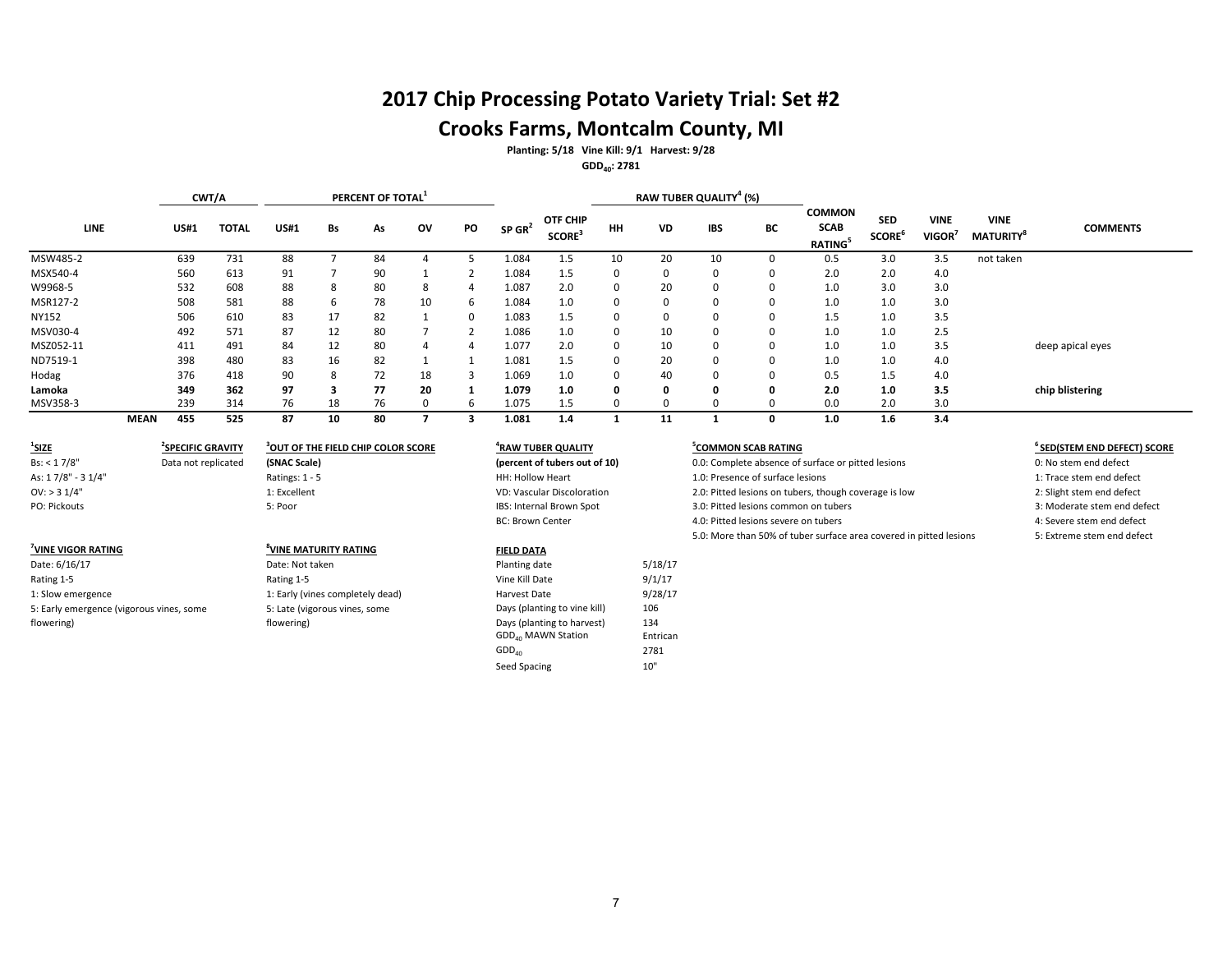# **2017 Chip Processing Potato Variety Trial: Set #3 Crooks Farms, Montcalm County, MI**

**Planting: 5/22 Vine Kill: 9/11 Harvest: 10/9**

**GDD40: 2893**

|              | PERCENT OF TOTAL <sup>1</sup><br>CWT/A |       |             |    |    |    |          |                      |                                | RAW TUBER QUALITY <sup>4</sup> (%) |    |             |          |                                               |                                         |                             |                                  |                 |
|--------------|----------------------------------------|-------|-------------|----|----|----|----------|----------------------|--------------------------------|------------------------------------|----|-------------|----------|-----------------------------------------------|-----------------------------------------|-----------------------------|----------------------------------|-----------------|
| <b>LINE</b>  | <b>US#1</b>                            | TOTAL | <b>US#1</b> | Bs | As | ov | PO       | $SP$ GR <sup>2</sup> | OTF CHIP<br>SCORE <sup>3</sup> | HH                                 | VD | IBS         | ВC       | <b>COMMON</b><br><b>SCAB</b><br><b>RATING</b> | <b>SED</b><br><b>SCORE</b> <sup>°</sup> | <b>VINE</b><br><b>VIGOR</b> | <b>VINE</b><br><b>MATURITY</b> ° | <b>COMMENTS</b> |
| MSW485-2     | 694                                    | 732   | 95          |    | 92 |    |          | 1.096                | 1.0                            |                                    |    |             |          | 2.0                                           | 3.0                                     | 4.0                         | 4.5                              | no comments     |
| W9968-5      | 636                                    | 681   | 93          |    | 92 |    | 5        | 1.093                | 1.5                            | 0                                  |    | 0           | 0        | 0.5                                           | 3.0                                     | 3.5                         |                                  |                 |
| MSR127-2     | 597                                    | 622   | 96          |    | 95 |    |          | 1.094                | 1.0                            | 0                                  | 10 | 0           | $\Omega$ | 0.5                                           | 2.0                                     | 4.0                         |                                  |                 |
| Hodag        | 552                                    | 602   | 91          | 4  | 82 | 9  | ь        | 1.086                | 1.0                            | 20                                 | 10 | 0           | $\Omega$ | 0.5                                           | $1.5\,$                                 | 4.5                         |                                  |                 |
| MSV030-4     | 525                                    | 538   | 98          |    | 98 | 0  | $\Omega$ | 1.095                | 1.5                            | $\Omega$                           | 10 | 0           | $\Omega$ | 2.0                                           | 1.5                                     | 3.5                         | 2.5                              |                 |
| <b>NY152</b> | 500                                    | 543   | 92          | 6  | 91 |    |          | 1.084                | 1.0                            | $\Omega$                           |    | $\mathbf 0$ | $\Omega$ | 2.0                                           | 0.5                                     | 4.0                         | 2.5                              |                 |
| ND7519-1     | 462                                    | 505   | 92          |    | 87 |    |          | 1.093                | 1.5                            | 10                                 | 40 | 20          | $\Omega$ | 0.5                                           | 2.0                                     | 4.0                         |                                  |                 |
| MSZ052-11    | 408                                    | 456   | 89          |    | 84 |    | 6        | 1.079                | 1.5                            | 0                                  |    | 0           | 0        | 0.5                                           | 1.0                                     | 4.0                         |                                  |                 |
| MSV358-3     | 387                                    | 416   | 93          |    | 90 |    | 4        | 1.085                | 1.0                            | 10                                 |    | 0           | $\Omega$ | 2.0                                           | 1.0                                     | 4.0                         |                                  |                 |
| Lamoka       | 350                                    | 403   | 87          |    | 79 |    | 10       | 1.086                | 2.0                            | 20                                 |    |             |          | 1.0                                           | 3.0                                     | 5.0                         |                                  |                 |
| <b>MEAN</b>  | 511                                    | 550   | 93          |    | 89 |    |          | 1.089                | 1.3                            |                                    |    |             | 0        | 1.2                                           | 1.9                                     | 4.1                         | 3.0                              |                 |

| Г |
|---|
|   |
|   |
|   |
|   |

5: Late (vigorous vines, some

flowering)

#### **7 VINE VIGOR RATING <sup>8</sup>**

Date: 6/27/17 Date: 9/6/17 Planting date 5/22/17 Rating 1-5 **Rating 1-5** Rating 1-5 **Rating 1-5** Atting 1-5 **Vine Kill Date** 9/11/17 1: Slow emergence 1: Early (vines completely dead) Harvest Date 10/9/17 5: Early emergence (vigorous vines, some flowering)

#### **SPECIFIC GRAVITY**  $\frac{3}{2}$ **OUT OF THE FIELD CHIP COLOR SCORE**  $\frac{4}{2}$ **RAW TUBER QUALITY RAW TUBER QUALITY** (percent of tubers out of 10)

### **VINE MATURITY RATING FIELD DATA**

Days (planting to vine kill) 112 Days (planting to harvest) 141 GDD<sub>40</sub> MAWN Station **Entrican** GDD40 (planting to vine kill) 2893 Seed Spacing 10"

**COMMON SCAB RATING**<br> **COMMON SCAB RATING**<br> **6 SED(STEM END DEFECT) SCORE**<br> **6 SED(STEM END DEFECT) SCORE**<br> **6 SED(STEM END DEFECT)** SCORE Data not replicated (SNAC Scale) (30 000 0.0: Complete absence of surface or pitted lesions 0.0: Derrent of tubers out of 10 0.0: Complete absence of surface or pitted lesions As: 1 7/8" - 3 1/4" CHE RATINGS: 1 - 5 CHE: HOLLOW HEART HEART HEART HEART HEART HEART HEART HEART HEART HEART HEART HEART HEART HEART HEART HEART HEART HEART HEART HEART HEART HEART HEART HEART HEART HEART HEART HEART HEA OV: Vascular Discoloration 2.0: Pitted lesions on tubers, though coverage is low 2: Slight stem end defect 2: Slight stem end defect 1.<br>2. Poor 3. Moderate stem end defect 1. BS: Internal Brown Spot 3. 2. 2. Pitted lesions PO: Internal Brown Spot **1988** and the common on tubers 3.0: Pitted lesions common on tubers 3: Moderate stem end defect<br>BC: Brown Center **3.0: Pitted lesions severe on tubers** 3: Providence 3: Bevere stem end defect 4.0: Pitted lesions severe on tubers 5.0: More than 50% of tuber surface area covered in pitted lesions 5: Extreme stem end defect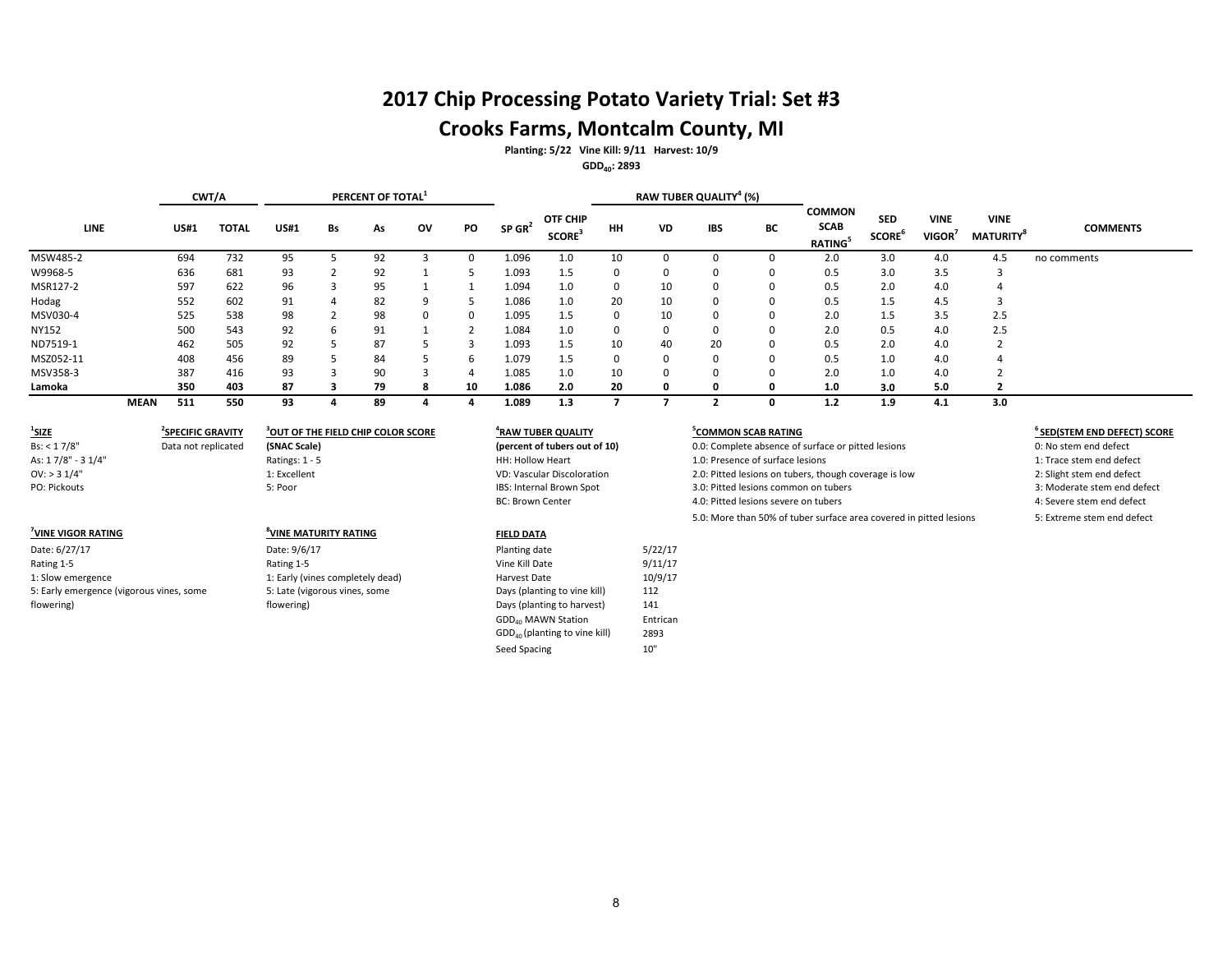# **2017 Chip Processing Potato Variety Trial: Set #4 Crooks Farms, Montcalm County MI**

**Planting: 6/2 Vine Kill: 9/21 Harvest: 10/18**

**GDD40: 2958**

|              | CWT/A       | PERCENT OF TOTAL <sup>1</sup> |             |    |    |          |    |                      |                                      |           | RAW TUBER QUALITY <sup>4</sup> (%) |             |          |                                               |                            |                       |                                |                 |
|--------------|-------------|-------------------------------|-------------|----|----|----------|----|----------------------|--------------------------------------|-----------|------------------------------------|-------------|----------|-----------------------------------------------|----------------------------|-----------------------|--------------------------------|-----------------|
| <b>LINE</b>  | <b>US#1</b> | <b>TOTAL</b>                  | <b>US#1</b> | Bs | As | ov       | PO | $SP$ GR <sup>2</sup> | OTF CHIP<br><b>SCORE<sup>3</sup></b> | <b>HH</b> | VD                                 | <b>IBS</b>  | BС       | <b>COMMON</b><br><b>SCAB</b><br><b>RATING</b> | <b>SED</b><br><b>SCORE</b> | <b>VINE</b><br>VIGOR' | <b>VINE</b><br><b>MATURITY</b> | <b>COMMENTS</b> |
| W9968-5      | 737         | 793                           | 93          |    | 86 |          |    | 1.091                | 1.5                                  | 20        |                                    |             |          | 0.0                                           | 2.5                        | 2.0                   | 2.5                            |                 |
| MSW485-2     | 641         | 664                           | 97          | 3  | 68 | 28       |    | 1.088                | 1.5                                  | 10        |                                    | $\Omega$    | 0        | 0.0                                           | 3.5                        | 2.5                   | 4.0                            |                 |
| MSR127-2     | 555         | 612                           | 91          | 4  | 75 | 16       | 6  | 1.097                | 1.0                                  | 30        | 10                                 | $\Omega$    | n        | 0.5                                           | 0.5                        | 2.5                   | 4.5                            |                 |
| <b>NY152</b> | 536         | 590                           | 91          | -6 | 89 |          |    | 1.087                | 1.0                                  | 10        |                                    | $\Omega$    | 10       | 0.5                                           | 1.5                        | 2.5                   | 3.0                            |                 |
| Hodag        | 527         | 550                           | 96          |    | 45 | 51       |    | 1.088                | 1.0                                  | 20        | 20                                 | $\mathbf 0$ | $\Omega$ | 0.5                                           | 0.5                        | 3.0                   | 2.0                            |                 |
| MSZ052-11    | 517         | 573                           | 90          |    | 72 | 18       | 8  | 1.081                | 1.5                                  | 20        |                                    | $\mathbf 0$ | 0        | 0.0                                           | 1.5                        | 1.5                   | 4.0                            | sheep nose      |
| MSX540-4     | 496         | 532                           | 93          |    | 79 | 14       | 4  | 1.096                | 1.0                                  | 0         |                                    | $\mathbf 0$ | $\Omega$ | 0.5                                           | 1.5                        | 1.5                   | 4.0                            |                 |
| MSV030-4     | 420         | 450                           | 93          |    | 93 | 0        | 0  | 1.097                | 1.5                                  | 0         |                                    | $\Omega$    | 0        | 2.0                                           | 2.0                        | 2.5                   | 4.5                            |                 |
| MSV358-3     | 325         | 348                           | 94          | 6  | 94 | $\Omega$ |    | 1.077                | 1.5                                  | $\Omega$  | 20                                 | $\Omega$    | $\Omega$ | 1.0                                           | 1.0                        | 2.0                   | 1.5                            |                 |
| ND7519-1     | 272         | 319                           | 85          | 13 | 83 |          |    | 1.084                | 1.5                                  |           | 20                                 |             |          | 1.0                                           | 1.5                        | 2.5                   | 4.0                            |                 |
| <b>MEAN</b>  | 503         | 543                           | 92          |    | 78 | 14       |    | 1.089                | 1.3                                  | 11        |                                    |             |          | 0.6                                           | $1.6\phantom{0}$           | 2.3                   | 3.3                            |                 |

| $\frac{1}{2}$ SIZE                       | <b>SPECIFIC GRAVITY</b> | <b>OUT OF THE FIELD CHIP COLOR SCORE</b> | <b>"RAW TUBER QUALITY</b>      |          | <b>COMMON SCAB RATING</b>                                          | <sup>b</sup> SED(STEM END DEFECT) SCO |
|------------------------------------------|-------------------------|------------------------------------------|--------------------------------|----------|--------------------------------------------------------------------|---------------------------------------|
| Bs: < 17/8"                              | Data not replicated     | (SNAC Scale)                             | (percent of tubers out of 10)  |          | 0.0: Complete absence of surface or pitted lesions                 | 0: No stem end defect                 |
| As: 17/8" - 3 1/4"                       |                         | Ratings: $1 - 5$                         | HH: Hollow Heart               |          | 1.0: Presence of surface lesions                                   | 1: Trace stem end defect              |
| $OV:$ > 3 1/4"                           |                         | 1: Excellent                             | VD: Vascular Discoloration     |          | 2.0: Pitted lesions on tubers, though coverage is low              | 2: Slight stem end defect             |
| PO: Pickouts                             |                         | 5: Poor                                  | IBS: Internal Brown Spot       |          | 3.0: Pitted lesions common on tubers                               | 3: Moderate stem end defect           |
|                                          |                         |                                          | <b>BC: Brown Center</b>        |          | 4.0: Pitted lesions severe on tubers                               | 4: Severe stem end defect             |
|                                          |                         |                                          |                                |          | 5.0: More than 50% of tuber surface area covered in pitted lesions | 5: Extreme stem end defect            |
| VINE VIGOR RATING                        |                         | UINE MATURITY RATING                     | <b>FIELD DATA</b>              |          |                                                                    |                                       |
| Date: 7/27/17                            |                         | Date: 9/6/17                             | Planting date                  | 6/2/17   |                                                                    |                                       |
| Rating 1-5                               |                         | Rating 1-5                               | Vine Kill Date                 | 9/21/17  |                                                                    |                                       |
| 1: Slow emergence                        |                         | 1: Early (vines completely dead)         | Harvest Date                   | 10/18/17 |                                                                    |                                       |
| 5: Early emergence (vigorous vines, some |                         | 5: Late (vigorous vines, some            | Days (planting to vine kill)   | 111      |                                                                    |                                       |
| flowering)                               |                         | flowering)                               | Days (planting to harvest)     | 131      |                                                                    |                                       |
|                                          |                         |                                          | GDD <sub>40</sub> MAWN Station | Entrican |                                                                    |                                       |

| <b>COMMON SCAB RATING</b>                                          | <sup>6</sup> SED(STEM END DEFECT) SCORE |
|--------------------------------------------------------------------|-----------------------------------------|
| 0.0: Complete absence of surface or pitted lesions                 | 0: No stem end defect                   |
| 1.0: Presence of surface lesions                                   | 1: Trace stem end defect                |
| 2.0: Pitted lesions on tubers, though coverage is low              | 2: Slight stem end defect               |
| 3.0: Pitted lesions common on tubers                               | 3: Moderate stem end defect             |
| 4.0: Pitted lesions severe on tubers                               | 4: Severe stem end defect               |
| 5.0: More than 50% of tuber surface area covered in pitted lesions | 5: Extreme stem end defect              |
|                                                                    |                                         |

- 
- 
- 
- 4: Severe stem end defect<br>S: Extreme stem end defect
	- 5: Extreme stem end defect

 $GDD_{40}$  2958<br>Seed Spacing 10"

Seed Spacing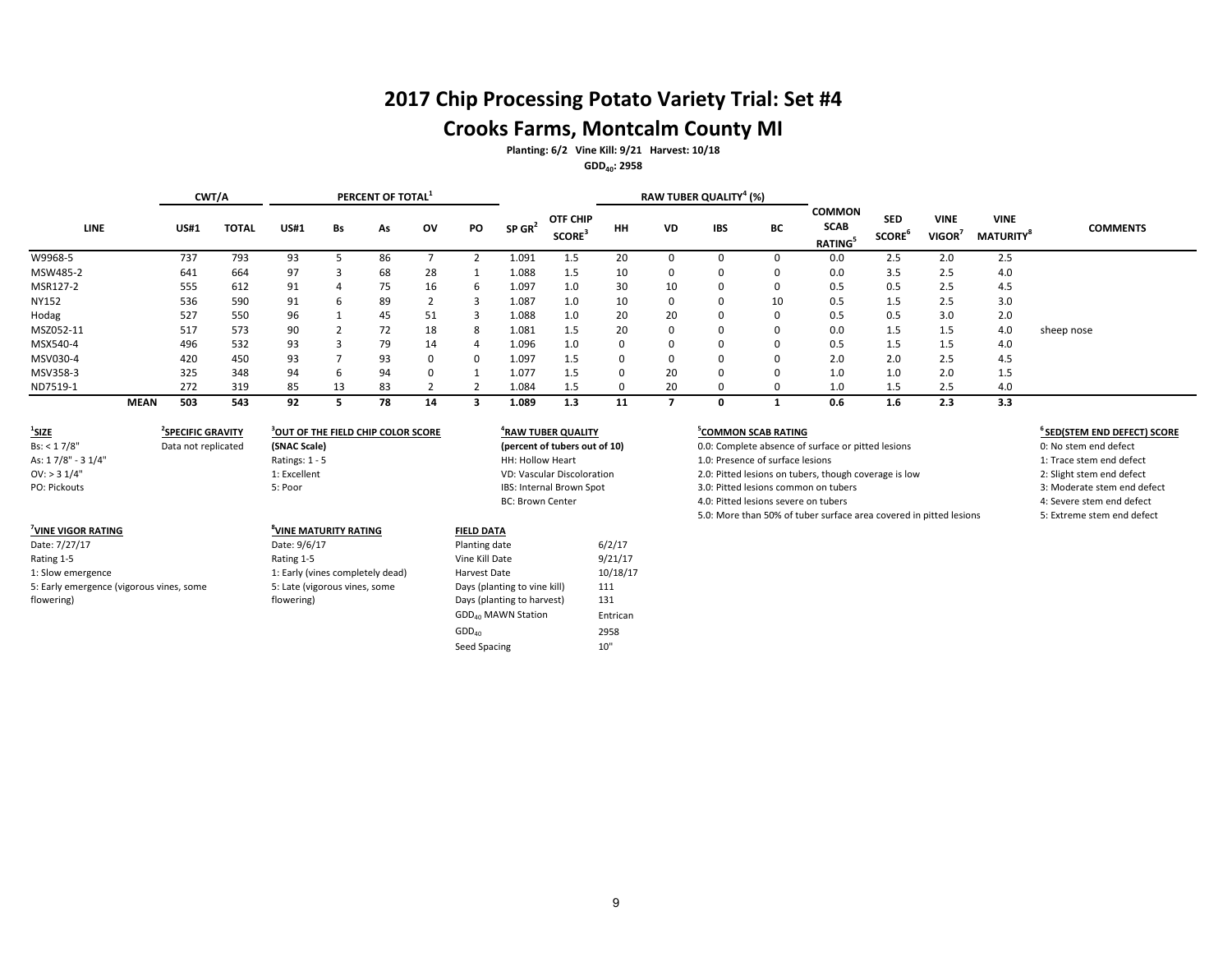# **2017 Chip Processing Variety Trial Johnson's Farm, Bay County, MI**

**Planting: 5/3 Vine Kill: 9/15 Harvest: 9/30**

**GDD40: 3453**

|                                          | PERCENT OF TOTAL <sup>1</sup><br>CWT/A |              |                                                |    |    |                |                |                         | RAW TUBER QUALITY <sup>4</sup> (%)                           |              |               |              |                                      |                                                                    |                                  |                                   |                                             |                                         |
|------------------------------------------|----------------------------------------|--------------|------------------------------------------------|----|----|----------------|----------------|-------------------------|--------------------------------------------------------------|--------------|---------------|--------------|--------------------------------------|--------------------------------------------------------------------|----------------------------------|-----------------------------------|---------------------------------------------|-----------------------------------------|
| <b>LINE</b>                              | <b>US#1</b>                            | <b>TOTAL</b> | <b>US#1</b>                                    | Bs | As | ov             | PO             | $SP$ GR <sup>2</sup>    | OTF CHIP<br>SCORE <sup>3</sup>                               | HH           | <b>VD</b>     | <b>IBS</b>   | BC                                   | <b>COMMON</b><br><b>SCAB</b><br><b>RATING</b> <sup>5</sup>         | <b>SED</b><br>SCORE <sup>6</sup> | <b>VINE</b><br>VIGOR <sup>7</sup> | <b>VINE</b><br><b>MATURITY</b> <sup>8</sup> | <b>COMMENTS</b>                         |
| Hodag                                    | 444                                    | 521          | 85                                             | 9  | 81 | $\overline{4}$ | 6              | 1.090                   | 1.0                                                          | $\mathbf{0}$ | 20            | 10           | $\Omega$                             | 0.5                                                                | 1.0                              | 5.0                               | 1.5                                         |                                         |
| MSW485-2                                 | 409                                    | 577          | 71                                             | 26 | 70 |                | 3              | 1.093                   | 1.0                                                          | $\Omega$     | 10            | 0            |                                      | 0.5                                                                | 1.5                              | 2.0                               | 2.5                                         | alligator hide                          |
| Snowden                                  | 400                                    | 511          | 78                                             | 20 | 77 | 1              | $\overline{2}$ | 1.088                   | 1.0                                                          | 10           | 10            | 0            | $\Omega$                             | 1.0                                                                | 0.5                              | 5.0                               | 1.0                                         |                                         |
| MSR127-2                                 | 391                                    | 570          | 69                                             | 18 | 66 | 3              | 13             | 1.099                   | 1.0                                                          | $\Omega$     | $\Omega$      | 0            | $\Omega$                             | 1.0                                                                | 0.5                              | 5.0                               | 2.5                                         |                                         |
| MSX540-4                                 | 349                                    | 516          | 68                                             | 29 | 68 | $\Omega$       | 3              | 1.102                   | 1.0                                                          | $\Omega$     | 30            | 0            | $\Omega$                             | 0.5                                                                | 0.5                              | 4.0                               | 2.0                                         |                                         |
| Manistee                                 | 319                                    | 412          | 77                                             | 21 | 74 | $\mathbf{R}$   | $\mathcal{P}$  | 1.083                   | 1.5                                                          | $\Omega$     | 10            | $\Omega$     | $\Omega$                             | 1.0                                                                | 1.0                              | 5.0                               | 1.0                                         |                                         |
| <b>NY152</b>                             | 296                                    | 462          | 64                                             | 32 | 64 | $\Omega$       | $\overline{a}$ | 1.085                   | 1.5                                                          | $\Omega$     | 20            | 0            | $\Omega$                             | 1.0                                                                | 0.5                              | 3.5                               | 2.5                                         |                                         |
| <b>MEAN</b>                              | 373                                    | 510          | 73                                             | 22 | 71 | $\overline{2}$ | 5              | 1.091                   | 1.1                                                          | $\mathbf{1}$ | 14            | $\mathbf{1}$ | $\Omega$                             | 0.8                                                                | 0.8                              | 4.2                               | 1.9                                         |                                         |
| $\frac{1}{2}$ SIZE                       | <sup>2</sup> SPECIFIC GRAVITY          |              | <sup>3</sup> OUT OF THE FIELD CHIP COLOR SCORE |    |    |                |                |                         | <sup>4</sup> RAW TUBER QUALITY                               |              |               |              | <sup>5</sup> COMMON SCAB RATING      |                                                                    |                                  |                                   |                                             | <sup>6</sup> SED(STEM END DEFECT) SCORE |
| Bs: < 17/8"                              | Data not replicated                    |              | (SNAC Scale)                                   |    |    |                |                |                         | (percent of tubers out of 10)                                |              |               |              |                                      | 0.0: Complete absence of surface or pitted lesions                 |                                  |                                   |                                             | 0: No stem end defect                   |
| As: 17/8" - 31/4"                        |                                        |              | Ratings: 1 - 5                                 |    |    |                |                | HH: Hollow Heart        |                                                              |              |               |              | 1.0: Presence of surface lesions     |                                                                    |                                  |                                   |                                             | 1: Trace stem end defect                |
| OV: > 31/4"                              |                                        |              | 1: Excellent                                   |    |    |                |                |                         | <b>VD: Vascular Discoloration</b>                            |              |               |              |                                      | 2.0: Pitted lesions on tubers, though coverage is low              |                                  |                                   |                                             | 2: Slight stem end defect               |
| PO: Pickouts                             |                                        |              | 5: Poor                                        |    |    |                |                |                         | IBS: Internal Brown Spot                                     |              |               |              | 3.0: Pitted lesions common on tubers |                                                                    |                                  |                                   |                                             | 3: Moderate stem end defect             |
|                                          |                                        |              |                                                |    |    |                |                | <b>BC: Brown Center</b> |                                                              |              |               |              | 4.0: Pitted lesions severe on tubers |                                                                    |                                  |                                   |                                             | 4: Severe stem end defect               |
|                                          |                                        |              |                                                |    |    |                |                |                         |                                                              |              |               |              |                                      | 5.0: More than 50% of tuber surface area covered in pitted lesions |                                  |                                   |                                             | 5: Extreme stem end defect              |
| <sup>7</sup> VINE VIGOR RATING           |                                        |              | <sup>8</sup> VINE MATURITY RATING              |    |    |                |                | <b>FIELD DATA</b>       |                                                              |              |               |              |                                      |                                                                    |                                  |                                   |                                             |                                         |
| Date: 6/15/17                            |                                        |              | Date: 8/29/17                                  |    |    |                |                | Planting date           |                                                              |              | 5/3/17        |              |                                      |                                                                    |                                  |                                   |                                             |                                         |
| Rating 1-5                               |                                        |              | Rating 1-5                                     |    |    |                |                | Vine Kill Date          |                                                              |              | 9/15/17       |              |                                      |                                                                    |                                  |                                   |                                             |                                         |
| 1: Slow emergence                        |                                        |              | 1: Early (vines completely dead)               |    |    |                |                | Harvest Date            |                                                              |              | 9/30/17       |              |                                      |                                                                    |                                  |                                   |                                             |                                         |
| 5: Early emergence (vigorous vines, some |                                        |              | 5: Late (vigorous vines, some                  |    |    |                |                |                         | Days (planting to vine kill)                                 |              | 135           |              |                                      |                                                                    |                                  |                                   |                                             |                                         |
| flowering)                               |                                        |              | flowering)                                     |    |    |                |                |                         | Days (planting to harvest)<br>GDD <sub>40</sub> MAWN Station |              | 150<br>Munger |              |                                      |                                                                    |                                  |                                   |                                             |                                         |
|                                          |                                        |              |                                                |    |    |                |                |                         | GDD <sub>40</sub> (planting to vine kill)                    |              | 3453          |              |                                      |                                                                    |                                  |                                   |                                             |                                         |
|                                          |                                        |              |                                                |    |    |                |                | Seed Spacing            |                                                              |              | 10"           |              |                                      |                                                                    |                                  |                                   |                                             |                                         |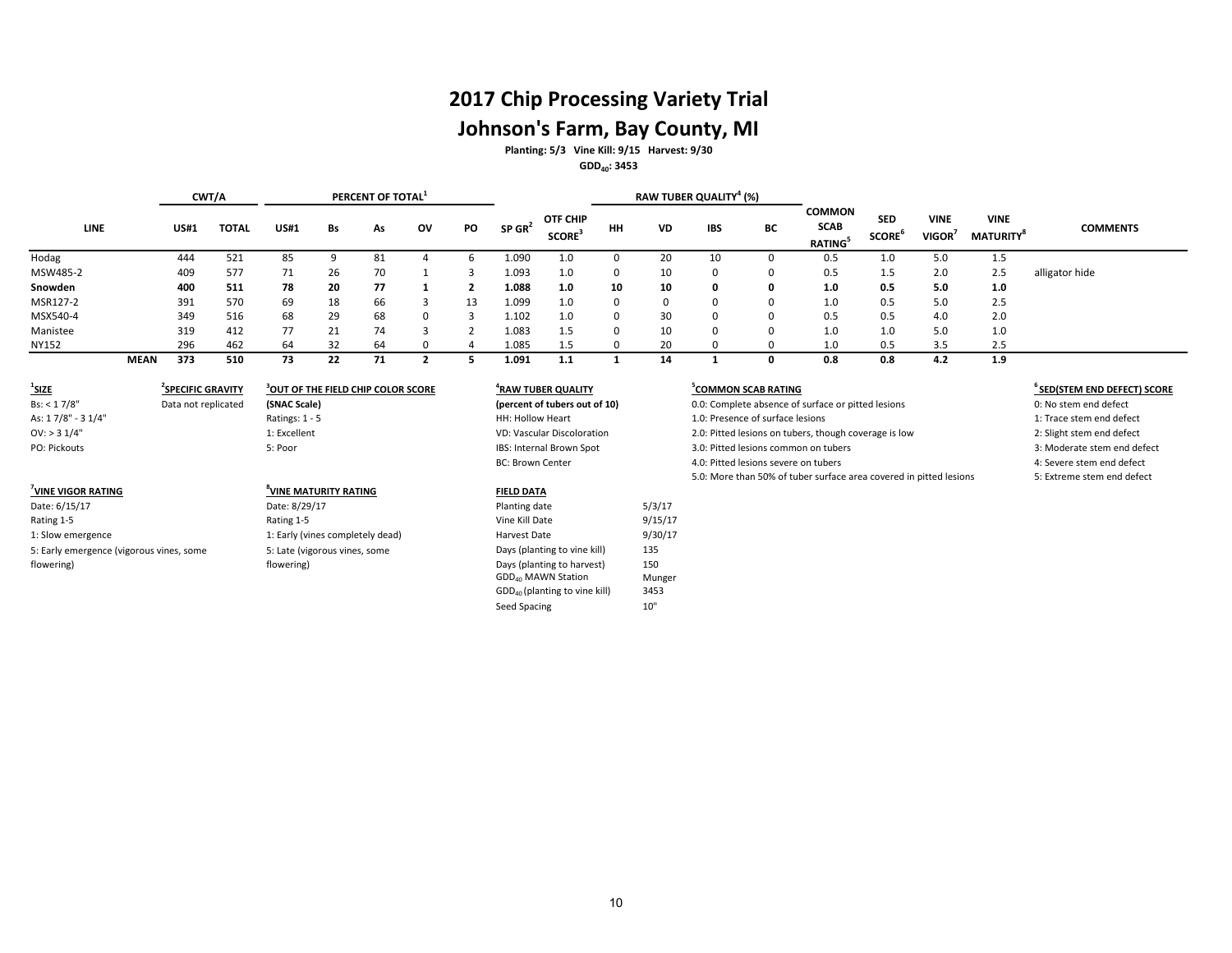# **2017 Early Bulking Chip Trial Lennard Ag Co, St. Joseph County, MI**

**Planting: 4/14 Vine Kill: 8/24 Harvest: 9/6**

## **GDD40: 3437**

|                 |             | CWT/A<br>PERCENT OF TOTAL |              |             |    |    |    |    |                      |                                      | RAW TUBER QUALITY <sup>4</sup> (%) |    |     |    |                                               |                                         |                       |                                            |                                                          |
|-----------------|-------------|---------------------------|--------------|-------------|----|----|----|----|----------------------|--------------------------------------|------------------------------------|----|-----|----|-----------------------------------------------|-----------------------------------------|-----------------------|--------------------------------------------|----------------------------------------------------------|
| LINE            |             | US#1                      | <b>TOTAI</b> | <b>US#1</b> | Bs | As | ov | PO | $SP$ GR <sup>2</sup> | OTF CHIP<br><b>SCORE<sup>3</sup></b> | HH                                 | VD | IBS | BС | <b>COMMON</b><br><b>SCAB</b><br><b>RATING</b> | <b>SED</b><br><b>SCORE</b> <sup>b</sup> | <b>VINE</b><br>VIGOR' | <b>VINE</b><br><b>MATURITY<sup>8</sup></b> | <b>COMMENTS</b>                                          |
| AF5040-8        |             | 831                       | 879          |             |    | 92 |    |    | .094                 |                                      |                                    | 10 |     |    | 1.0                                           | 3.5                                     | 4.5                   | 2.5                                        | large overall tuber size, few b size tubers              |
| ND7519-1        |             | 684                       | 746          | 92          |    | 90 |    |    | 1.087                | כ.ד                                  |                                    |    | 20  |    | 1.0                                           | 2.0                                     | 5.0                   | 2.5                                        |                                                          |
| MSV313-2        |             | 680                       | 701          | 97          |    | 34 | 63 |    | 1.084                | 2.0                                  |                                    | 20 |     |    | 1.0                                           | 2.0                                     | 3.5                   | 3.5                                        | very large tuber size                                    |
| ND7799C-1       |             | 661                       | 755          | 88          |    | 62 | 26 |    | 1.068                | כ.ד                                  |                                    | 30 |     |    | 0.5                                           | 1.5                                     | 5.0                   | 2.5                                        | trace alligator hide, heat sprouts and knobs in pickouts |
| Atlantic        |             | 643                       | 657          | 97          |    | 84 | 13 |    | 1.090                | 3.0                                  |                                    | 30 |     |    | 1.5                                           | 2.5                                     | 5.0                   | 3.0                                        | alligator hide                                           |
| NDA081453CAB-2C |             | 576                       | 640          | 90          |    | 83 |    |    | 1.086                | כ.ד                                  |                                    |    | 50  | 10 | 1.0                                           | 3.0                                     | 5.0                   | 2.5                                        | round uniform tuber type                                 |
| AF4648-2        |             | 570                       | 619          | 92          |    | 86 |    |    | 1.083                | 1.0                                  |                                    |    |     |    | 0.5                                           | 0.5                                     | 4.0                   | 3.0                                        | oval tuber type, bright appearance                       |
| TX09396-1W      |             | 535                       | 566          | 94          |    | 28 | 66 |    | 1.088                | 1.0                                  | 20                                 | 10 | 40  |    | 1.5                                           | 0.5                                     | 2.0                   | 4.0                                        | knobs and misshapen tubers in pickouts                   |
| W9968-5         |             | 525                       | 620          | 85          | 15 | 85 |    |    | 1.095                |                                      |                                    | 10 | 20  |    | 0.5                                           | 1.0                                     | 3.5                   | 4.0                                        | oval to oblong tuber type, heavy russeted skin           |
| W8822-1         |             | 473                       | 572          | 83          | 14 | 79 |    |    | 1.080                | 1.0                                  |                                    | 10 |     |    | 1.0                                           | 1.0                                     | 4.0                   | 3.0                                        | heavy netted skin, pointed pick outs                     |
|                 | <b>MEAN</b> | 618                       | 675          | 91          |    | 72 | 19 |    | 1.086                | 1.6                                  |                                    | 12 | 13  |    | 1.0                                           | 1.8                                     | 4.2                   | 3.1                                        |                                                          |

Constantine 3437

| $\frac{1}{2}$ SIZE | 2 |
|--------------------|---|
| Bs: < 17/8"        |   |
| As: 17/8" - 31/4"  |   |
| $OV:$ > 3 $1/4"$   |   |

5: Early emergence (vigorous vines, some

flowering)

| <b>SPECIFIC GRAVITY</b> | OUT OF THE FIELD CHIP COLOR SCORE | <sup>4</sup> RAW TUBER QUALITY    |  |
|-------------------------|-----------------------------------|-----------------------------------|--|
| ata not replicated      | (SNAC Scale)                      | (percent of tubers out of 10)     |  |
|                         | Ratings: $1 - 5$                  | HH: Hollow Heart                  |  |
|                         | 1: Excellent                      | <b>VD: Vascular Discoloration</b> |  |
|                         | 5: Poor                           | IBS: Internal Brown Spot          |  |
|                         |                                   |                                   |  |

#### **7 VINE VIGOR RATING <sup>8</sup> EXAMPLE MATURITY RATING FIELD DATA**<br>
Date: 8/15/17<br> **Planting date** Date: 6/6/17 Date: 8/15/17 Planting date 4/14/17 Rating 1-5 **Rating 1-5** Rating 1-5 **Rating 1-5 Rating 1-5 Vine Kill Date 8/24/17** 1: Slow emergence 1: Early (vines completely dead) Harvest Date 1: Slow emergence 1/25/17<br>1: Early emergence (vigorous vines. some 5: Late (vigorous vines. some 132) Days (planting to vine kill) 132 5: Late (vigorous vines, some flowering

# **(percent of tubers out of 10)**

| Planting date                             | 4/1  |
|-------------------------------------------|------|
| Vine Kill Date                            | 8/2  |
| Harvest Date                              | 9/2! |
| Days (planting to vine kill)              | 132  |
| Days (planting to harvest)                | 145  |
| GDD <sub>40</sub> MAWN Station            | Con  |
| GDD <sub>40</sub> (planting to vine kill) | 343  |
| Seed Spacing                              | 10"  |

**COMMON SCAB RATING**<br> **COMMON SCAB RATING**<br> **6. Complete absence of surface or pitted lesions**<br> **6. No stem end defect** Data not replicated (SNAC Scale) (SNAC Scale) (SNAC Scale) (Dercent of tubers out of 10 0.0: Complete absence of surface or pitted lesions 0: No stem end defect (SNAC Scale) (30: No stem end defect htt: Hollow Heart Hi: Ho As: HH: Hollow Heart 1.0: Presence of surface lesions 1.0: Presence of surface lesions 1.9: Trace stem end defect<br>1.0: Prited lesions on tubers, though coverage is low 1.9: Sight stem end defect 1.0: Yascular Discoloration VD: Vascular Discoloration 2.0: Pitted lesions on tubers, though coverage is low PO: Pickouts S: Poor 5: Poor Section of the Section of the Section of the Section of the Section of the Section Spot<br>BC: Brown Center 3.0: Pitted lesions severe on tubers 3: Moderate 3: Noderate stem end defect<br>4: Severe s 8.0: Pitted lesions severe on tubers<br>BC: More than 50% of tuber surface area covered in pitted lesions 5: Extreme stem end defect 5.0: More than 50% of tuber surface area covered in pitted lesions

- -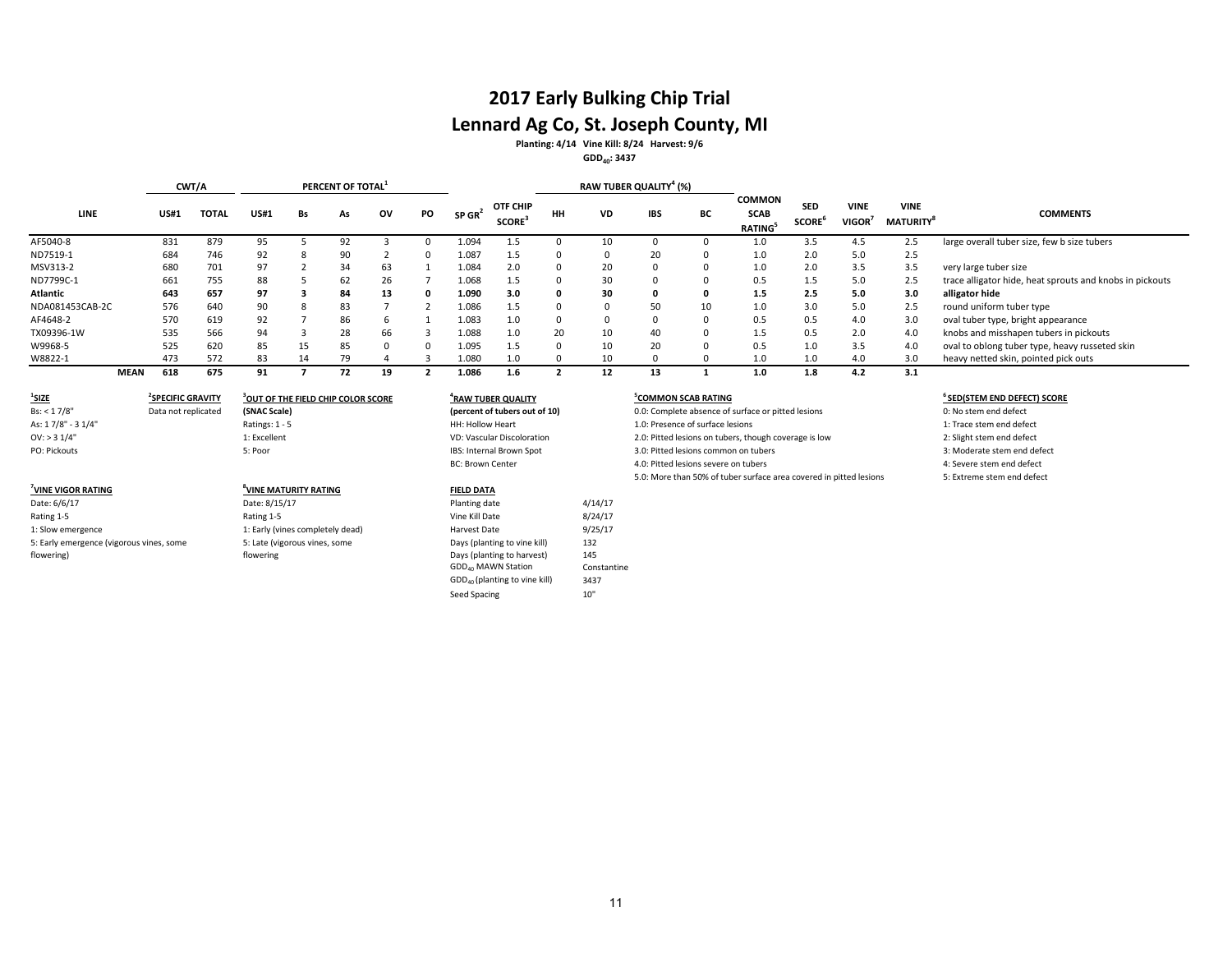## **2017 Chip Processing Potato Variety Trial**

## **Lennard Ag Co, St. Joseph County, MI**

**Planting: 4/14 Vine Kill: 8/26 Harvest: 9/15**

#### **GDD40: 3475**

|            |             |             | CWT/A        |             |    | PERCENT OF TOTAL <sup>1</sup> |    |    |                      |                                |    |    | RAW TUBER QUALITY <sup>4</sup> (%) |    |                                               |                                         |                                   |                                |                                                  |
|------------|-------------|-------------|--------------|-------------|----|-------------------------------|----|----|----------------------|--------------------------------|----|----|------------------------------------|----|-----------------------------------------------|-----------------------------------------|-----------------------------------|--------------------------------|--------------------------------------------------|
| LINE       |             | <b>US#1</b> | <b>TOTAL</b> | <b>US#1</b> | Bs | As                            | ov | PO | $SP$ GR <sup>2</sup> | OTF CHIP<br>SCORE <sup>3</sup> | HH | VD | <b>IBS</b>                         | BС | <b>COMMON</b><br><b>SCAB</b><br><b>RATING</b> | <b>SED</b><br><b>SCORE</b> <sup>b</sup> | <b>VINE</b><br>VIGOR <sup>/</sup> | <b>VINE</b><br><b>MATURITY</b> | <b>COMMENTS</b>                                  |
| Snowden    |             | 720         | 759          | 95          |    | 81                            | 14 |    | 1.086                | 1.0                            |    |    |                                    |    | 1.0                                           | 2.0                                     | 4.0                               | 3.0                            |                                                  |
| MSR127-2   |             | 629         | 667          | 94          |    | 83                            | 11 |    | 1.080                | 1.5                            |    | 10 | $\Omega$                           |    | 1.0                                           | 3.5                                     | 5.0                               | 3.0                            |                                                  |
| MSZ052-11  |             | 601         | 657          | 91          | 8  | 74                            | 17 |    | 1.074                | 1.0                            |    | 20 | $\Omega$                           |    | 0.5                                           | 1.0                                     | 3.0                               | 3.0                            |                                                  |
| NY162      |             | 599         | 631          | 95          |    | 89                            | h  |    | 1.084                | 1.0                            |    | 20 | $\Omega$                           | 10 | 1.0                                           | 1.5                                     | 2.5                               | 2.0                            |                                                  |
| W9968-5    |             | 574         | 616          | 93          | b  | 89                            |    |    | 1.084                | 2.0                            |    | 0  | 10                                 | 20 | 0.5                                           | 3.0                                     | 4.0                               | 3.0                            |                                                  |
| Lamoka     |             | 557         | 586          | 95          |    | 93                            |    |    | 1.078                | 1.0                            | O  |    | 0                                  |    | 1.5                                           | 2.5                                     | 5.0                               | 2.5                            |                                                  |
| MSX540-4   |             | 537         | 602          | 89          | 10 | 89                            |    |    | 1.084                | 1.5                            |    |    | $\Omega$                           |    | 1.5                                           | 1.5                                     | 4.0                               | 3.0                            | flattened round tuber type, average size profile |
| TX09396-1W |             | 520         | 535          | 97          |    | 61                            | 36 |    | 1.083                | 1.0                            |    | 0  | 80                                 |    | 1.0                                           | 2.0                                     | 2.0                               | 3.0                            | very large round tuber type                      |
| ND7799C-1  |             | 489         | 523          | 93          | h  | 81                            | 12 |    | 1.063                | 1.0                            | O  | 10 | $\Omega$                           |    | 0.5                                           | 1.0                                     | 5.0                               | 2.0                            | bright tuber appearance                          |
| Manistee   |             | 475         | 505          | 94          | h  | 83                            | 11 |    | 1.076                | 1.0                            |    |    | $\Omega$                           |    | 0.5                                           | 0.5                                     | 3.0                               | 3.0                            | flattened tuber type                             |
| MSV030-4   |             | 428         | 492          | 87          | 13 | 86                            |    |    | 1.078                | 1.5                            |    | 50 |                                    |    | 1.0                                           | 2.0                                     | 5.0                               | 2.0                            |                                                  |
|            | <b>MEAN</b> | 557         | 597          | 93          |    | 83                            | 10 |    | 1.079                | 1.2                            |    | 10 |                                    |    | 0.9                                           | 1.9                                     | 3.9                               | 2.7                            |                                                  |

| $1$ SIZE                                 | <b>SPECIFIC GRAVITY</b> | OUT OF THE FIELD CHIP COLOR SCORE | <sup>4</sup> RAW TUBER QUALITY |         | <b>COMMON SCAB RATING</b>                                          | <sup>6</sup> SED(STEM END DEFECT |
|------------------------------------------|-------------------------|-----------------------------------|--------------------------------|---------|--------------------------------------------------------------------|----------------------------------|
| Bs: < 17/8"                              | Data not replicated     | (SNAC Scale)                      | (percent of tubers out of 10)  |         | 0.0: Complete absence of surface or pitted lesions                 | 0: No stem end defect            |
| As: 17/8" - 3 1/4"                       |                         | Ratings: $1 - 5$                  | HH: Hollow Heart               |         | 1.0: Presence of surface lesions                                   | 1: Trace stem end defect         |
| $OV:$ > 3 $1/4"$                         |                         | 1: Excellent                      | VD: Vascular Discoloration     |         | 2.0: Pitted lesions on tubers, though coverage is low              | 2: Slight stem end defect        |
| PO: Pickouts                             |                         | 5: Poor                           | IBS: Internal Brown Spot       |         | 3.0: Pitted lesions common on tubers                               | 3: Moderate stem end de          |
|                                          |                         |                                   | <b>BC: Brown Center</b>        |         | 4.0: Pitted lesions severe on tubers                               | 4: Severe stem end defer         |
|                                          |                         |                                   |                                |         | 5.0: More than 50% of tuber surface area covered in pitted lesions | 5: Extreme stem end def          |
| VINE VIGOR RATING                        |                         | <sup>*</sup> VINE MATURITY RATING | <b>FIELD DATA</b>              |         |                                                                    |                                  |
| Date: 6/6/17                             |                         | Date: 8/15/17                     | Planting date                  | 4/14/17 |                                                                    |                                  |
| Rating 1-5                               |                         | Rating 1-5                        | Vine Kill Date                 | 8/26/17 |                                                                    |                                  |
| 1: Slow emergence                        |                         | 1: Early (vines completely dead)  | Harvest Date                   | 9/15/17 |                                                                    |                                  |
| 5: Early emergence (vigorous vines, some |                         | 5: Late (vigorous vines, some     | Days (planting to vine kill)   | 134     |                                                                    |                                  |
| flowering)                               |                         | flowering)                        | Days (planting to harvest)     | 154     |                                                                    |                                  |
|                                          |                         |                                   |                                |         |                                                                    |                                  |

| (percent of tubers out of 10)             |             |
|-------------------------------------------|-------------|
| HH: Hollow Heart                          |             |
| <b>VD: Vascular Discoloration</b>         |             |
| IBS: Internal Brown Spot                  |             |
| <b>BC: Brown Center</b>                   |             |
|                                           |             |
| <b>FIELD DATA</b>                         |             |
| Planting date                             | 4/14/17     |
| Vine Kill Date                            | 8/26/17     |
| Harvest Date                              | 9/15/17     |
| Days (planting to vine kill)              | 134         |
| Days (planting to harvest)                | 154         |
| GDD <sub>40</sub> MAWN Station            | Constantine |
| GDD <sub>40</sub> (planting to vine kill) | 3475        |

Seed Spacing 10"

### **EXECUTION SCAB RATING 6 COMMON SCAB RATING**

- 
- 
- 
- 
-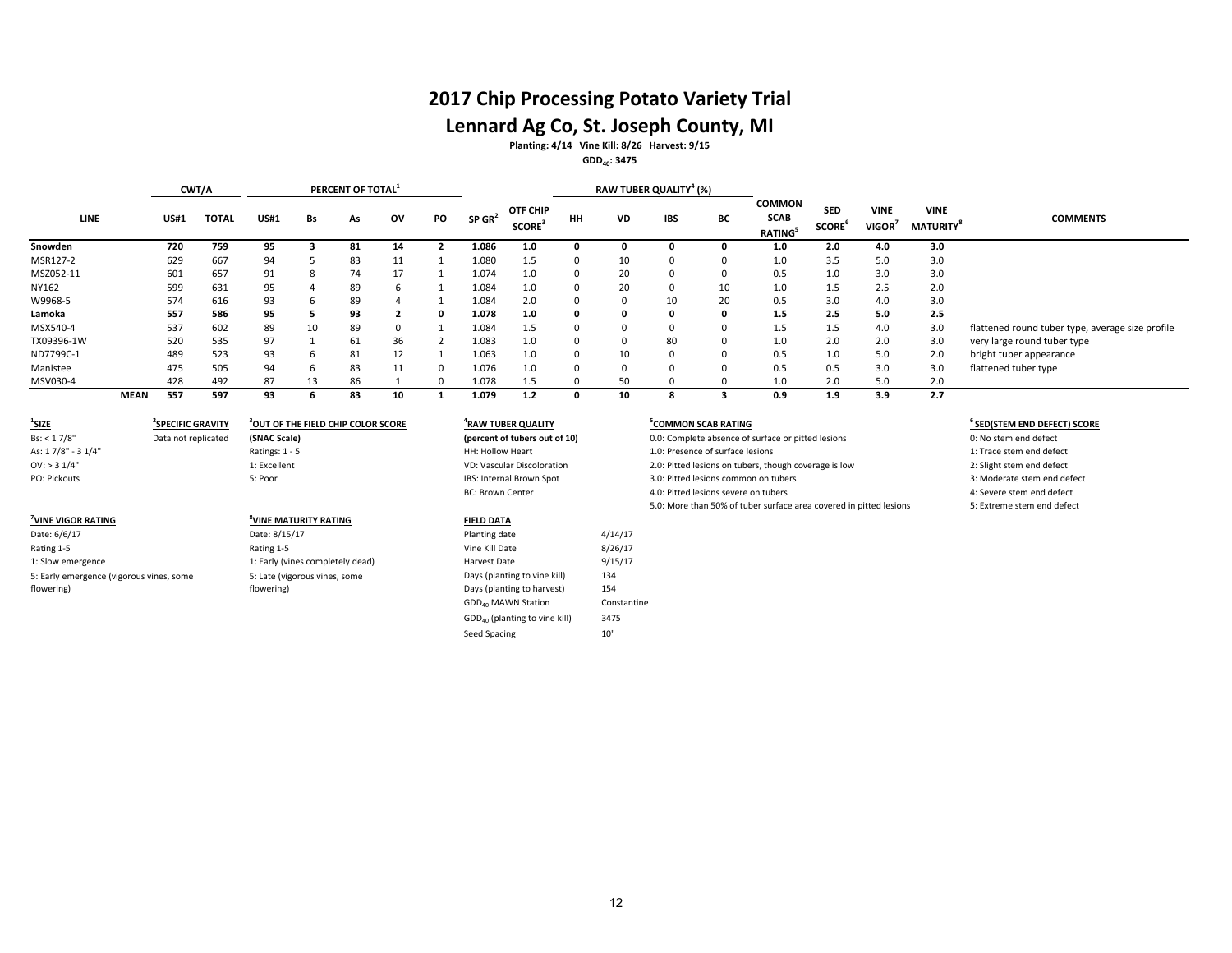# **2017 Chip Processing Potato Variety Trial Main Farms, Montcalm Co.**

**Planting: 5/10 Vine Kill:9/1 Harvest: 9/29 GDD40: 2940**

| GDD <sub>40</sub> : 2940 |
|--------------------------|
|--------------------------|

|                                          |             | CWT/A                         |              |                |                                   | PERCENT OF TOTAL <sup>3</sup>                  |                         |                |                         |                                             |              |          | RAW TUBER QUALITY <sup>4</sup> (%) |                                                    |                                                                    |                                  |                                   |                                             |                                         |
|------------------------------------------|-------------|-------------------------------|--------------|----------------|-----------------------------------|------------------------------------------------|-------------------------|----------------|-------------------------|---------------------------------------------|--------------|----------|------------------------------------|----------------------------------------------------|--------------------------------------------------------------------|----------------------------------|-----------------------------------|---------------------------------------------|-----------------------------------------|
| <b>LINE</b>                              |             | <b>US#1</b>                   | <b>TOTAL</b> | <b>US#1</b>    | Bs                                | As                                             | OV                      | PO             | $SP$ GR <sup>2</sup>    | OTF CHIP<br>$\ensuremath{\mathsf{SCORE}}^3$ | HH           | VD       | <b>IBS</b>                         | BС                                                 | <b>COMMON</b><br><b>SCAB</b><br>RATING <sup>5</sup>                | <b>SED</b><br>SCORE <sup>6</sup> | <b>VINE</b><br>VIGOR <sup>7</sup> | <b>VINE</b><br><b>MATURITY</b> <sup>8</sup> | <b>COMMENTS</b>                         |
| MSX540-4                                 |             | 664                           | 695          | 96             | 4                                 | 82                                             | 14                      | 0              | 1.087                   | 1.0                                         | $\mathbf 0$  | 10       | 10                                 | 0                                                  | 0.0                                                                | 0.5                              | 4.0                               | 2.5                                         |                                         |
| Pinnacle                                 |             | 547                           | 621          | 88             | 12                                | 87                                             | $\mathbf{1}$            | $\mathbf 0$    | 1.094                   | 1.0                                         | 10           | 0        | $\mathbf 0$                        | 0                                                  | 0.5                                                                | 1.0                              | 4.0                               | 2.0                                         |                                         |
| <b>NY152</b>                             |             | 518                           | 635          | 81             | 14                                | 78                                             | 3                       | 5              | 1.096                   | 1.0                                         | $\mathbf 0$  | 10       | $\mathbf 0$                        | $\Omega$                                           | 1.0                                                                | 0.5                              | 4.0                               | 1.5                                         |                                         |
| NY162                                    |             | 501                           | 572          | 88             | 11                                | 79                                             | 9                       | $\mathbf{1}$   | 1.087                   | 1.0                                         | 10           | 0        | $\mathbf 0$                        | 0                                                  | 0.5                                                                | 0.0                              | 3.5                               | 1.0                                         | very bright chip color                  |
| MSR127-2                                 |             | 490                           | 603          | 82             | 11                                | 75                                             | $\overline{7}$          | $\overline{7}$ | 1.092                   | 1.0                                         | 10           | 0        | 10                                 | 0                                                  | 0.5                                                                | 1.0                              | 4.0                               | 2.0                                         |                                         |
| Hodag                                    |             | 488                           | 555          | 88             | 9                                 | 80                                             | 8                       | 3              | 1.093                   | 1.0                                         | $\mathbf 0$  | 10       | $\mathbf 0$                        | 20                                                 | 0.5                                                                | 0.5                              | 4.0                               | 2.5                                         |                                         |
| NDA081453CAB-2C                          |             | 474                           | 527          | 90             | $\overline{7}$                    | 77                                             | 13                      | 3              | 1.084                   | 1.0                                         | $\mathbf 0$  | 10       | $\mathbf 0$                        | 10                                                 | 0.0                                                                | 0.5                              | 4.5                               | 1.0                                         |                                         |
| Mega Chip                                |             | 466                           | 558          | 84             | 5                                 | 63                                             | 21                      | 11             | 1.091                   | 1.0                                         | $\mathbf 0$  | 20       | $\mathbf 0$                        | 0                                                  | 0.0                                                                | 1.5                              | 4.5                               | 2.0                                         |                                         |
| Snowden                                  |             | 464                           | 510          | 91             | 9                                 | 86                                             | 5                       | $\mathbf 0$    | 1.083                   | 1.0                                         | 30           | 0        | $\mathbf 0$                        | $\mathbf{0}$                                       | 0.5                                                                | 0.0                              | 4.0                               | 1.5                                         |                                         |
| MSV030-4                                 |             | 448                           | 544          | 83             | 10                                | 78                                             | 5                       | $\overline{7}$ | 1.095                   | 1.0                                         | $\Omega$     | $\Omega$ | $\mathbf 0$                        | $\Omega$                                           | 1.0                                                                | 0.5                              | 4.0                               | 2.0                                         |                                         |
| MSZ052-11                                |             | 433                           | 492          | 89             | 11                                | 73                                             | 16                      | $\mathbf 0$    | 1.074                   | 1.0                                         | $\mathbf 0$  | 10       | $\mathbf 0$                        | 0                                                  | 0.5                                                                | 1.0                              | 4.0                               | 3.0                                         |                                         |
| ND7519-1                                 |             | 416                           | 458          | 91             | 9                                 | 85                                             | 6                       | $\mathbf 0$    | 1.093                   | 1.0                                         | 10           | 0        | 20                                 | 20                                                 | 0.5                                                                | 0.0                              | 4.5                               | 1.5                                         |                                         |
| TX09396-1W                               |             | 415                           | 472          | 88             | 5                                 | 51                                             | 37                      | $\overline{7}$ | 1.094                   | 1.0                                         | 80           | $\Omega$ | $\mathbf 0$                        | $\Omega$                                           | 0.5                                                                | 0.0                              | 3.5                               | 2.0                                         |                                         |
| ND7799C-1                                |             | 408                           | 466          | 87             | 9                                 | 70                                             | 17                      | $\overline{4}$ | 1.069                   | 1.0                                         | $\Omega$     | $\Omega$ | $\mathbf 0$                        | $\Omega$                                           | 0.5                                                                | 0.5                              | 4.5                               | 1.0                                         |                                         |
| W9968-5                                  |             | 390                           | 464          | 84             | 13                                | 73                                             | 11                      | 3              | 1.089                   | 1.0                                         | $\mathbf 0$  | $\Omega$ | $\mathbf 0$                        | 0                                                  | 0.5                                                                | 3.5                              | 4.0                               | 2.5                                         |                                         |
| W8822-1                                  |             | 382                           | 469          | 82             | 16                                | 79                                             | 3                       | $\overline{2}$ | 1.077                   | 1.5                                         | $\Omega$     | 0        | $\mathbf 0$                        | $\Omega$                                           | 0.5                                                                | 1.5                              | 3.5                               | 1.0                                         | light yellow flesh                      |
| MSV358-3                                 |             | 381                           | 431          | 88             | 8                                 | 80                                             | 8                       | $\overline{4}$ | 1.076                   | 1.0                                         | $\Omega$     | $\Omega$ | $\mathbf 0$                        | $\Omega$                                           | 1.0                                                                | 0.0                              | 4.5                               | 1.0                                         | very nice chip color and quality        |
| Pike                                     |             | 366                           | 410          | 89             | 8                                 | 76                                             | 13                      | 3              | 1.087                   | 1.0                                         | $\mathbf{0}$ | 0        | 50                                 | $\mathbf{0}$                                       | 0.0                                                                | 0.0                              | 4.0                               | 0.0                                         |                                         |
| Madison                                  |             | 350                           | 410          | 85             | 10                                | 76                                             | 9                       | 5              | 1.097                   | 1.5                                         | $\Omega$     | 0        | $\mathbf 0$                        | $\Omega$                                           | 1.0                                                                | 0.5                              | 4.0                               | 1.0                                         |                                         |
| Saginaw Chipper                          |             | 320                           | 382          | 84             | 16                                | 84                                             | 0                       | $\mathbf 0$    | 1.083                   | 1.5                                         | $\Omega$     | 20       | $\mathbf 0$                        | $\Omega$                                           | 0.0                                                                | 1.0                              | 5.0                               | 2.5                                         |                                         |
| MSW485-2                                 |             | 291                           | 421          | 69             | 29                                | 68                                             | $\mathbf{1}$            | $\overline{2}$ | 1.094                   | 1.0                                         | $\Omega$     | 20       | 10                                 | $\mathbf 0$                                        | 1.5                                                                | 2.5                              | 4.0                               | 2.5                                         |                                         |
| AF4648-2                                 |             | 268                           | 359          | 74             | 20                                | 73                                             | $\mathbf{1}$            | 6              | 1.082                   | 1.0                                         | $\Omega$     | 0        | 10                                 | 0                                                  | 0.5                                                                | 0.5                              | 4.5                               | 2.0                                         |                                         |
| Manistee                                 |             | 266                           | 314          | 85             | 15                                | 79                                             | 6                       | $\mathbf 0$    | 1.071                   | 1.0                                         | $\mathbf 0$  | $\Omega$ | $\mathbf 0$                        | $\Omega$                                           | 0.0                                                                | 0.0                              | 4.5                               | 2.0                                         |                                         |
| Lamoka                                   |             | 259                           | 348          | 75             | 13                                | 72                                             | $\overline{\mathbf{3}}$ | 12             | 1.094                   | 1.0                                         | 0            | 20       | $\mathbf 0$                        | 0                                                  | 1.0                                                                | 0.0                              | 4.0                               | 2.0                                         |                                         |
|                                          | <b>MEAN</b> | 293                           | 372          | 79             | 17                                | 75                                             | 3                       | 4              | 1.087                   | 1.2                                         | 0            | 10       | $\overline{\mathbf{3}}$            | $\mathbf{0}$                                       | 0.7                                                                | 0.7                              | 4.3                               | 2.0                                         |                                         |
| $\frac{1}{2}$ SIZE                       |             | <sup>2</sup> SPECIFIC GRAVITY |              |                |                                   | <sup>3</sup> OUT OF THE FIELD CHIP COLOR SCORE |                         |                |                         | <sup>4</sup> RAW TUBER QUALITY              |              |          |                                    | <sup>5</sup> COMMON SCAB RATING                    |                                                                    |                                  |                                   |                                             | <sup>6</sup> SED(STEM END DEFECT) SCORE |
| Bs: < 17/8"                              |             | Data not replicated           |              | (SNAC Scale)   |                                   |                                                |                         |                |                         | (percent of tubers out of 10)               |              |          |                                    | 0.0: Complete absence of surface or pitted lesions |                                                                    | 0: No stem end defect            |                                   |                                             |                                         |
| As: 17/8" - 3 1/4"                       |             |                               |              | Ratings: 1 - 5 |                                   |                                                |                         |                | HH: Hollow Heart        |                                             |              |          |                                    | 1.0: Presence of surface lesions                   |                                                                    |                                  |                                   |                                             | 1: Trace stem end defect                |
| OV: > 31/4"                              |             |                               |              | 1: Excellent   |                                   |                                                |                         |                |                         | VD: Vascular Discoloration                  |              |          |                                    |                                                    | 2.0: Pitted lesions on tubers, though coverage is low              |                                  |                                   |                                             | 2: Slight stem end defect               |
| PO: Pickouts                             |             |                               |              | 5: Poor        |                                   |                                                |                         |                |                         | IBS: Internal Brown Spot                    |              |          |                                    |                                                    | 3.0: Pitted lesions common on tubers                               |                                  |                                   |                                             | 3: Moderate stem end defect             |
|                                          |             |                               |              |                |                                   |                                                |                         |                | <b>BC: Brown Center</b> |                                             |              |          |                                    | 4.0: Pitted lesions severe on tubers               |                                                                    |                                  |                                   |                                             | 4: Severe stem end defect               |
|                                          |             |                               |              |                |                                   |                                                |                         |                |                         |                                             |              |          |                                    |                                                    | 5.0: More than 50% of tuber surface area covered in pitted lesions |                                  |                                   |                                             | 5: Extreme stem end defect              |
| VINE VIGOR RATING                        |             |                               |              |                | <sup>8</sup> VINE MATURITY RATING |                                                |                         |                | <b>FIELD DATA</b>       |                                             |              |          |                                    |                                                    |                                                                    |                                  |                                   |                                             |                                         |
| Date: 6/16/17                            |             |                               |              | Date: 8/30/17  |                                   |                                                |                         |                | Planting date           |                                             |              | 5/10/17  |                                    |                                                    |                                                                    |                                  |                                   |                                             |                                         |
| Rating 1-5                               |             |                               |              | Rating 1-5     |                                   |                                                |                         |                | Vine Kill Date          |                                             |              | 9/1/17   |                                    |                                                    |                                                                    |                                  |                                   |                                             |                                         |
| 1: Slow emergence                        |             |                               |              |                |                                   | 1: Early (vines completely dead)               |                         |                | Harvest Date            |                                             |              | 9/29/17  |                                    |                                                    |                                                                    |                                  |                                   |                                             |                                         |
| 5: Early emergence (vigorous vines, some |             |                               |              |                | 5: Late (vigorous vines, some     |                                                |                         |                |                         | Days (planting to vine kill)                |              | 114      |                                    |                                                    |                                                                    |                                  |                                   |                                             |                                         |
| flowering)                               |             |                               |              | flowering)     |                                   |                                                |                         |                |                         | Days (planting to harvest)                  |              | 142      |                                    |                                                    |                                                                    |                                  |                                   |                                             |                                         |
|                                          |             |                               |              |                |                                   |                                                |                         |                |                         | GDD <sub>40</sub> MAWN Station              |              | Entrican |                                    |                                                    |                                                                    |                                  |                                   |                                             |                                         |
|                                          |             |                               |              |                |                                   |                                                |                         |                |                         | GDD <sub>40</sub> (planting to vine kill)   |              | 2940     |                                    |                                                    |                                                                    |                                  |                                   |                                             |                                         |

Seed Spacing 10"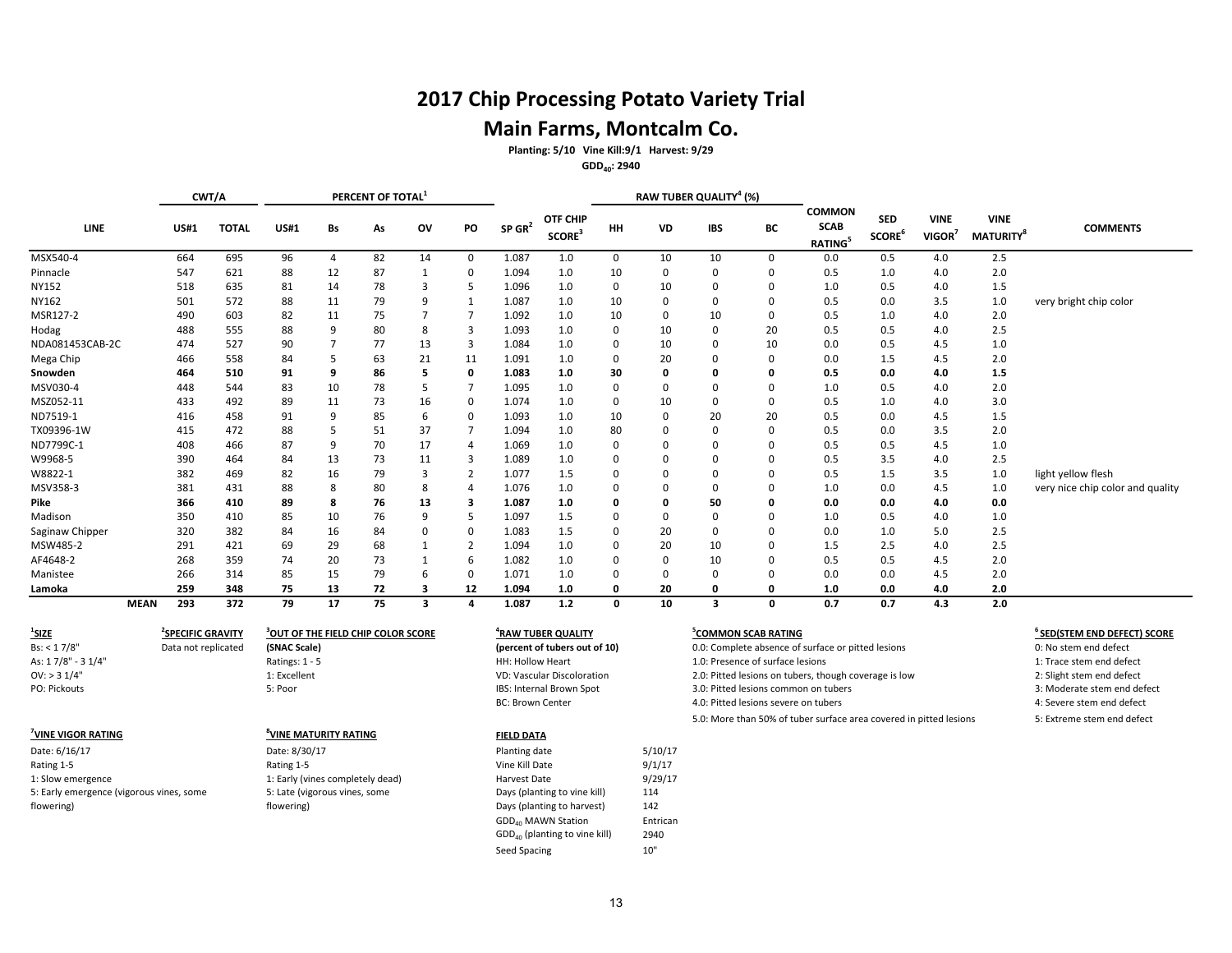# **2017 MPIC Box Bin Chip Potato Variety Trial MSU Montcalm Research Center, Montcalm County, MI**

**Planting: 5/8 Vine Kill: 9/13 Harvest: 10/3**

**GDD40: 3167**

|                      | CWT/A       |              |             | PERCENT OF TOTAL |    |                |                |                      |                                |                | RAW TUBER QUALITY <sup>4</sup> (%) |             |                |                                                     |                                   |                                |                 |
|----------------------|-------------|--------------|-------------|------------------|----|----------------|----------------|----------------------|--------------------------------|----------------|------------------------------------|-------------|----------------|-----------------------------------------------------|-----------------------------------|--------------------------------|-----------------|
| LINE*                | <b>US#1</b> | <b>TOTAL</b> | <b>US#1</b> | Bs               | As | ov             | PO             | $SP$ GR <sup>2</sup> | OTF CHIP<br>SCORE <sup>3</sup> | <b>HH</b>      | VD                                 | <b>IBS</b>  | BС             | <b>COMMON</b><br><b>SCAB</b><br>RATING <sup>5</sup> | <b>VINE</b><br>VIGOR <sup>6</sup> | <b>VINE</b><br><b>MATURITY</b> | <b>COMMENTS</b> |
| MSZ219-13            | 672         | 706          | 95          | 5                | 84 | 11             | 0              | 1.084                | 1.0                            | 0              | 0                                  | 0           | 0              | 0.0                                                 | 3.5                               | 3.5                            |                 |
| MSX111-3             | 530         | 579          | 91          | $\overline{7}$   | 73 | 18             | $\overline{2}$ | 1.087                | 1.0                            | 10             | 20                                 | 20          | 20             | 0.5                                                 | 3.5                               | 3.0                            |                 |
| <b>NY152</b>         | 519         | 564          | 92          | 7                | 90 | $\overline{2}$ | 1              | 1.094                | 1.0                            | 0              | 10                                 | $\Omega$    | 0              | 0.0                                                 | 4.0                               | 3.0                            |                 |
| MSR127-2 12"         | 464         | 516          | 90          | 9                | 88 | $\overline{2}$ | $\mathbf{1}$   | 1.081                | 1.0                            | 0              | 10                                 | $\Omega$    | 0              | 0.5                                                 | 4.0                               | 4.0                            |                 |
| MSR127-2 (Low N) 12" | 452         | 511          | 88          | 10               | 84 | $\overline{4}$ | $\overline{2}$ | 1.087                | 1.0                            | $\Omega$       | 20                                 | $\Omega$    | 0              | 0.0                                                 | 4.0                               | 4.0                            |                 |
| TX09396-1W           | 450         | 500          | 90          | $\overline{7}$   | 63 | 27             | 3              | 1.095                | 1.0                            | $\Omega$       | 0                                  | 10          | 0              | 0.0                                                 | 3.0                               | 2.5                            |                 |
| Snowden (Low N)      | 448         | 514          | 87          | 9                | 85 | $\overline{2}$ | 4              | 1.094                | 1.0                            | 0              | 0                                  | 30          | 0              | 0.0                                                 | 4.0                               | 2.5                            |                 |
| MSR127-2 10"         | 445         | 509          | 88          | 11               | 86 | $\overline{2}$ | 1              | 1.085                | 1.0                            | 0              | 20                                 | 0           | 0              | 0.0                                                 | 4.0                               | 4.0                            |                 |
| Lamoka               | 438         | 499          | 88          | 12               | 88 | 0              | 0              | 1.091                | 1.0                            | 0              | 20                                 | 0           | O              | 0.0                                                 | 4.0                               | 2.0                            |                 |
| Snowden              | 436         | 512          | 85          | 13               | 84 | 1              | $\overline{2}$ | 1.093                | 1.0                            | 0              | 50                                 | 0           | 0              | 0.0                                                 | 4.0                               | 2.5                            |                 |
| MSR127-2 (Low N) 10" | 431         | 489          | 88          | 11               | 82 | 6              | 1              | 1.092                | 1.0                            | 0              | 10                                 | 0           | 0              | 0.0                                                 | 4.0                               | 4.0                            |                 |
| Hodag                | 429         | 504          | 86          | 13               | 84 | $\overline{2}$ | $\mathbf{1}$   | 1.091                | 1.0                            | 0              | 20                                 | 0           | 0              | 0.0                                                 | 4.0                               | 3.0                            |                 |
| AF4648-2             | 418         | 458          | 91          | $\overline{7}$   | 87 |                | $\overline{2}$ | 1.087                | 1.0                            | 0              | 0                                  | 0           | 0              | 0.5                                                 | 4.0                               | 2.5                            | slight bruising |
| Manistee             | 408         | 464          | 88          | 8                | 82 | 6              | $\overline{4}$ | 1.087                | 1.0                            | 0              | 10                                 | 0           | 0              | 1.0                                                 | 3.5                               | 2.0                            |                 |
| ND7519-1             | 382         | 449          | 85          | 13               | 85 | $\Omega$       | $\overline{2}$ | 1.094                | 1.0                            | 20             | 0                                  | 0           | 20             | 0.0                                                 | 3.5                               | 2.5                            |                 |
| MSV030-4             | 379         | 443          | 85          | 14               | 83 | $\overline{2}$ | $\mathbf{1}$   | 1.096                | 1.0                            | $\mathbf 0$    | $\Omega$                           | 0           | 0              | 0.0                                                 | 3.0                               | 2.5                            |                 |
| MSZ052-11            | 372         | 426          | 87          | 9                | 84 | 3              | 4              | 1.084                | 1.0                            | 0              | 20                                 | 0           | 0              | 0.0                                                 | 3.5                               | 3.0                            |                 |
| MSV358-3             | 372         | 411          | 91          | 7                | 87 | 4              | $\overline{2}$ | 1.083                | 1.0                            | 0              | 10                                 | 0           | 0              | 0.0                                                 | 3.5                               | 2.0                            |                 |
| Hodag (Low N)        | 368         | 454          | 81          | 19               | 81 | $\Omega$       | $\mathbf 0$    | 1.092                | 1.0                            | $\mathbf 0$    | 0                                  | 0           | 0              | 0.5                                                 | 3.5                               | 3.0                            |                 |
| MSX540-4             | 352         | 396          | 89          | 11               | 89 | 0              | 0              | 1.094                | 1.0                            | 0              | $\Omega$                           | 0           | 0              | 0.0                                                 | 4.0                               | 3.5                            |                 |
| MSZ242-9             | 351         | 458          | 76          | 19               | 72 | $\overline{4}$ | 5              | 1.094                | 1.0                            | 0              | 10                                 | 20          | 0              | 0.0                                                 | 4.0                               | 3.0                            |                 |
| MSZ219-1             | 349         | 370          | 94          | 6                | 83 | 11             | 0              | 1.086                | 1.0                            | $\Omega$       | 0                                  | 0           | 0              | 0.0                                                 | 4.0                               | 3.5                            |                 |
| ND7799C-1            | 349         | 398          | 88          | 10               | 80 | 8              | $\overline{2}$ | 1.074                | 1.0                            | 0              | 20                                 | $\Omega$    | 0              | 0.5                                                 | 4.0                               | 2.0                            |                 |
| W9968-5              | 334         | 384          | 87          | $\overline{7}$   | 73 | 14             | 6              | 1.092                | 1.0                            | 10             | 20                                 | 10          | 0              | 0.0                                                 | 3.0                               | 3.5                            |                 |
| MSW485-2             | 328         | 444          | 74          | 21               | 73 | 1              | 5              | 1.092                | 1.0                            | 20             | 0                                  | $\mathbf 0$ | 20             | 0.0                                                 | 4.0                               | 3.0                            |                 |
| MSZ219-14            | 319         | 339          | 94          | 6                | 85 | 9              | 0              | 1.085                | 1.5                            | $\Omega$       | 30                                 | $\Omega$    | 10             | 0.0                                                 | 4.0                               | 3.5                            |                 |
| MSZ022-7             | 309         | 352          | 87          | 10               | 71 | 16             | 3              | 1.079                | 1.0                            | $\mathbf 0$    | 20                                 | $\mathbf 0$ | 0              | 0.5                                                 | 3.5                               | 4.5                            |                 |
| Madison              | 290         | 347          | 83          | 9                | 82 | 1              | 8              | 1.099                | 1.0                            | 0              | 20                                 | 0           | 0              | 0.0                                                 | 3.5                               | 2.0                            |                 |
| NY162                | 278         | 330          | 84          | 8                | 72 | 12             | 8              | 1.078                | 1.0                            | $\mathbf 0$    | 0                                  | 10          | 0              | 1.0                                                 | 3.5                               | 3.0                            |                 |
| MSZ242-13            | 240         | 313          | 77          | 20               | 77 | $\mathbf 0$    | 3              | 1.100                | 1.0                            | $\Omega$       | $\Omega$                           | $\Omega$    | 0              | 0.0                                                 | 3.5                               | 3.0                            |                 |
| MSZ219-46            | 234         | 246          | 95          | 5                | 73 | 22             | 0              | 1.079                | 1.0                            | 0              | 20                                 | 0           | 0              | 0.5                                                 | 4.0                               | 3.5                            |                 |
| MSW075-2             | 125         | 197          | 64          | 35               | 64 | $\mathbf 0$    | $\mathbf{1}$   | 1.078                | 1.0                            | 0              | 0                                  | 0           | 0              | 0.0                                                 | 3.5                               | 3.0                            |                 |
| <b>MEAN</b>          | 383         | 440          | 87          | 11               | 80 | 6              | $\overline{2}$ | 1.088                | 1.0                            | $\overline{2}$ | 11                                 | 3           | $\overline{2}$ | 0.2                                                 | 3.7                               | 3.0                            |                 |

| $^1$ SIZE          | <b><i>SPECIFIC GRAVITY</i></b> | <b>OUT OF THE FIELD CHIP COLOR SCORE</b> | "RAW TUBER QUALITY            | <b>COMMON SCAB RATING</b>                             |
|--------------------|--------------------------------|------------------------------------------|-------------------------------|-------------------------------------------------------|
| Bs: < 17/8"        | Data not replicated            | (SNAC Scale)                             | (percent of tubers out of 10) | 0.0: Complete absence of surface or pitted lesions    |
| As: 17/8" - 3 1/4" |                                | Ratings: $1 - 5$                         | HH: Hollow Heart              | 1.0: Presence of surface lesions                      |
| $OV:$ > 3 1/4"     |                                | 1: Excellent                             | VD: Vascular Discoloration    | 2.0: Pitted lesions on tubers, though coverage is low |
| PO: Pickouts       |                                | 5: Poor                                  | IBS: Internal Brown Spot      | 3.0: Pitted lesions common on tubers                  |

BC: Brown Center and the 4.0: Pitted lesions severe on tubers

5.0: More than 50% of tuber surface area covered in pitted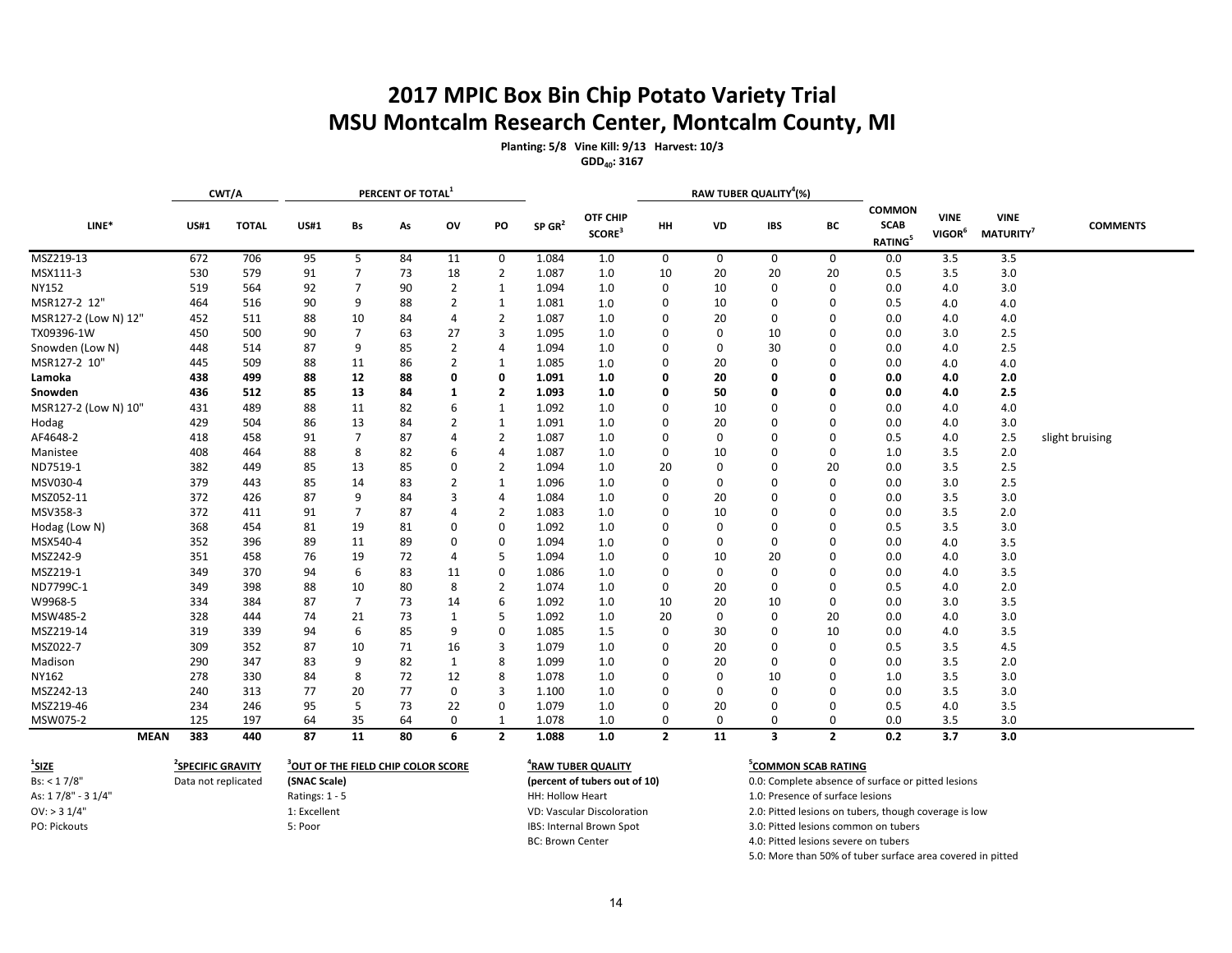| <b>UNE VIGOR RATING</b>                  | <b>VINE MATURITY RATING</b>      | <b>FIELD DATA</b>               |          | *Nitrogen Treatments                                |
|------------------------------------------|----------------------------------|---------------------------------|----------|-----------------------------------------------------|
| Date: 6/15/17                            | Date: 8/19/17                    | <b>Planting Date</b>            | 5/8/17   | Standard Treatment: 273 units N over 4 applications |
| Rating 1-5                               | Rating 1-5                       | Vine Kill Date                  | 9/13/17  | Low N Treatment: 227 units N over 3 applications    |
| 1: Slow emergence                        | 1: Early (vines completely dead) | Harvest Date                    | 10/3/17  |                                                     |
| 5: Early emergence (vigorous vines, some | 5: Late (vigorous vines, some    | Days (planting to vine kill)    | 129      |                                                     |
| flowering)                               | flowering)                       | Days (planting to harvest)      | 149      |                                                     |
|                                          |                                  | GDD <sub>40</sub> MAWN Station  | Entrican |                                                     |
|                                          |                                  | $GDD40$ (planting to vine kill) | 3167     |                                                     |
|                                          |                                  | Seed Spacing                    | 10'      |                                                     |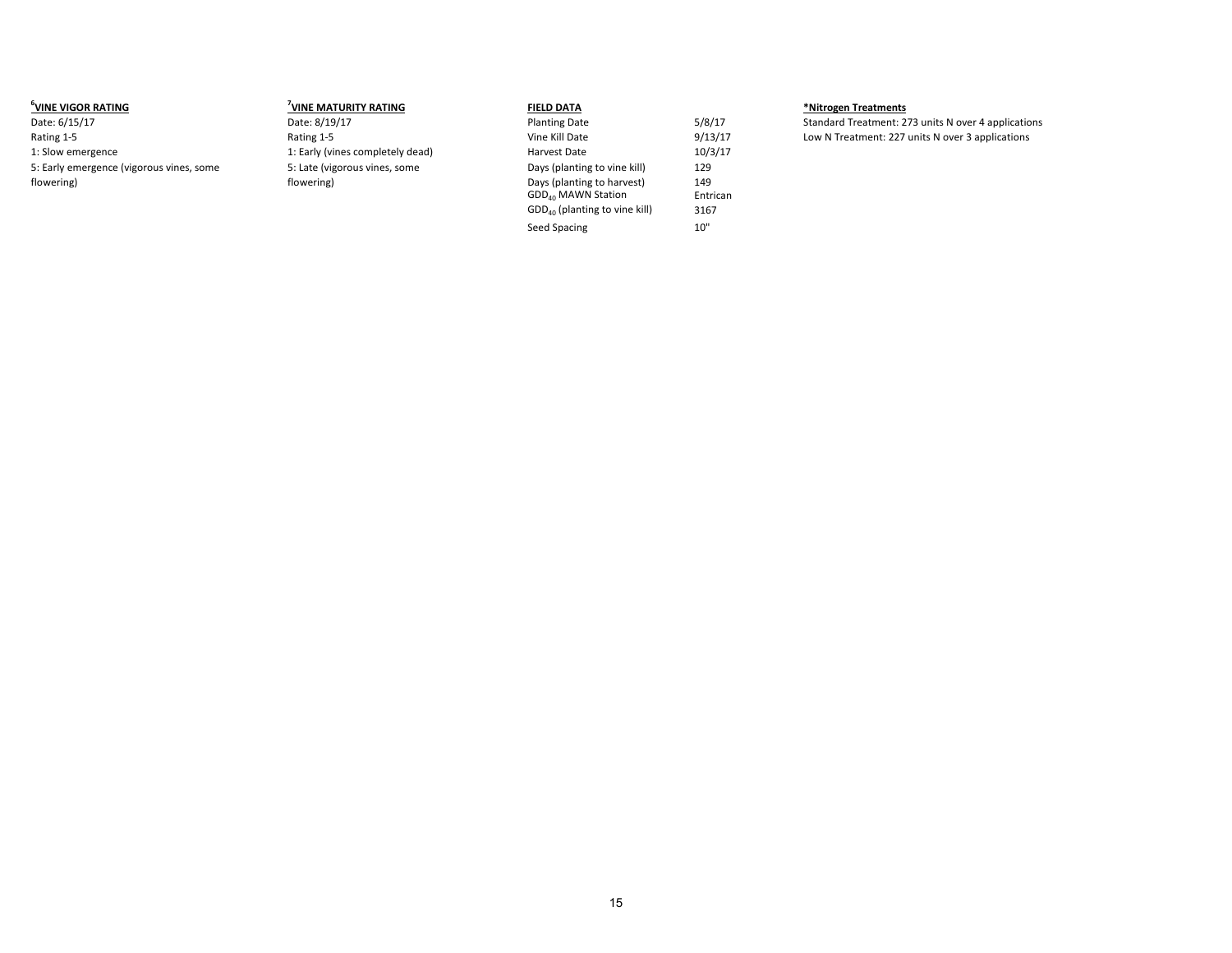# **2017 MDARD Late Box Bin Chip Potato Variety Trial MSU Montcalm Research Center, Montcalm County, MI**

**Planting: 6/2 Vine Kill: 9/21 Harvest: 10/19**

**GDD40: 2960**

|              |             | CWT/A       |              |             |    | PERCENT OF TOTAL |    |    |                      |                                       |           |           | RAW TUBER QUALITY <sup>4</sup> (%) |    |                                                            |                                   |                                |                                                   |
|--------------|-------------|-------------|--------------|-------------|----|------------------|----|----|----------------------|---------------------------------------|-----------|-----------|------------------------------------|----|------------------------------------------------------------|-----------------------------------|--------------------------------|---------------------------------------------------|
| <b>LINE</b>  |             | <b>US#1</b> | <b>TOTAL</b> | <b>US#1</b> | Bs | As               | ov | PO | $SP$ GR <sup>2</sup> | OTF CHIP<br><b>SCORE</b> <sup>3</sup> | <b>HH</b> | <b>VD</b> | <b>IBS</b>                         | BC | <b>COMMON</b><br><b>SCAB</b><br><b>RATING</b> <sup>5</sup> | <b>VINE</b><br>VIGOR <sup>6</sup> | <b>VINE</b><br><b>MATURITY</b> | <b>COMMENTS</b>                                   |
| Manistee     |             | 548         | 586          | 94          |    | 88               |    |    | 1.088                | 1.0                                   | n         | 70        |                                    |    | 0.0                                                        | 3.0                               | 3.5                            | nice netted skin type                             |
| Hodag        |             | 523         | 612          | 85          |    | 62               | 23 | 10 | 1.085                | 1.0                                   | 70        |           |                                    |    | 0.5                                                        | 2.5                               | 4.5                            | points in pickouts                                |
| MSV358-3     |             | 474         | 524          | 90          |    | 75               | 15 |    | 1.085                | 1.0                                   |           |           |                                    |    | 0.0                                                        | 3.0                               | 4.0                            |                                                   |
| MSX540-4     |             | 452         | 536          | 85          | 12 | 84               |    |    | 1.095                | 1.0                                   | $\Omega$  | 30        |                                    |    | 0.0                                                        | 2.5                               | 4.5                            |                                                   |
| MSZ022-7     |             | 445         | 487          | 92          |    | 83               |    |    | 1.075                | 1.0                                   | 20        |           |                                    | 0  | 0.5                                                        | 2.5                               | 4.0                            |                                                   |
| MSZ052-11    |             | 441         | 516          | 86          |    | 72               | 14 |    | 1.079                | 1.5                                   | 20        |           |                                    |    | 0.5                                                        | 1.5                               | 4.5                            |                                                   |
| MSV030-4     |             | 434         | 498          | 88          | 11 | 79               |    |    | 1.092                | 1.0                                   |           |           |                                    |    | 0.0                                                        | 3.0                               | 4.0                            | flattened round tuber type, nice netted skin type |
| MSR127-2     |             | 432         | 469          | 92          |    | 76               | 16 |    | 1.085                | 1.0                                   |           | 20        |                                    |    | 0.0                                                        | 3.0                               | 4.5                            |                                                   |
| MSW485-2     |             | 422         | 500          | 85          | 13 | 84               |    |    | 1.087                | 1.5                                   |           | 40        |                                    | 0  | 0.0                                                        | 3.5                               | 4.5                            |                                                   |
| <b>NY152</b> |             | 408         | 452          | 90          |    | 82               |    |    | 1.083                | 1.0                                   | 60        |           |                                    | 0  | 0.0                                                        | 3.0                               | 4.0                            |                                                   |
| Snowden      |             | 365         | 456          | 80          | 15 | 79               |    |    | 1.088                | 1.0                                   |           | 50        |                                    | 0  | 0.0                                                        | 3.0                               | 4.0                            |                                                   |
| MSX120-5Y    |             | 336         | 437          | 77          | 19 | 75               |    |    | 1.078                | 1.0                                   |           |           |                                    |    | 0.5                                                        | 2.5                               | 4.0                            | severe pink eye, light yellow flesh               |
| Lamoka       |             | 321         | 418          | 77          | 18 | 76               |    |    | 1.088                | 1.0                                   |           | 30        |                                    |    | 0.5                                                        | 2.5                               | 3.5                            |                                                   |
| MSV016-2     |             | 299         | 322          | 93          |    | 63               | 30 |    | 1.089                | 2.5                                   | 30        |           |                                    |    | 0.0                                                        | 1.5                               | 3.5                            | smooth light skin                                 |
| MSV033-1     |             | 297         | 437          | 68          |    | 49               | 19 | 28 | 1.084                | 1.0                                   | 60        |           |                                    |    | 1.0                                                        | 2.5                               | 4.0                            | many misshapen tubers, sheep nose, knobs          |
| Pike         |             | 268         | 369          | 73          | 23 | 70               |    |    | 1.077                | 1.0                                   | 0         | 20        |                                    | 0  | 0.0                                                        | 3.0                               | 4.0                            |                                                   |
| MSX050-1     |             | 249         | 352          | 70          | 17 | 64               |    | 13 | 1.065                | 1.5                                   | 10        |           |                                    | 0  | 0.5                                                        | 3.5                               | 4.0                            |                                                   |
| MSV307-2     |             | 241         | 352          | 68          | 16 | 59               |    | 16 | 1.079                | 1.0                                   | 30        |           |                                    |    | 0.5                                                        | 3.0                               | 3.0                            | many misshapen tubers, growth crack               |
|              | <b>MEAN</b> | 386         | 462          | 83          | 11 | 73               | 10 |    | 1.083                | 1.2                                   | 17        | 14        | O                                  | 0  | 0.3                                                        | 2.7                               | 4.0                            |                                                   |

**1 SIZE <sup>2</sup>** Bs: < 1 7/8" Data not replicated

**SPECIFIC GRAVITY <sup>5</sup> 3 OUT OF THE FIELD CHIP COLOR SCORE <sup>4</sup>**

**6 VINE VIGOR RATING <sup>7</sup>**

Date: 9/6/17 Planting Date 6/2/17 Planting Date 6/2/17 Planting Date 6/2/17 Rating 1-5 **Rating 1-5** Rating 1-5 **Rating 1-5** Rating 1-5 **Vine Kill Date** 9/21/17 1: Slow emergence 10/19/17<br>11: Early (vines completely dead) Harvest Date 10/19/17<br>111 11: Early emergence (vigorous vines, some 111 5: Early emergence (vigorous vines, some flowering)

# OV: > 3 1/4" 1: Excellent VD: Vascular Discoloration

**VINE MATURITY RATING**<br>
Date: 9/6/17<br> **Planting Date** 

5: Late (vigorous vines, some flowering)

# **RAW TUBER QUALITY**<br>(percent of tubers out of 10)

Days (planting to vine kill) 111

GDD<sub>40</sub> MAWN Station

Days (planting to harvest)  $140$ <br>GDD<sub>40</sub> MAWN Station Entrican

GDD40 (planting to vine kill) 2960 Seed Spacing 10"

## **<u>COMMON SCAB RATING</u>**

As: 1 7/8" - 3 1/4" 
As: 1 7/8" - 3 1/4" 
As: 17/8" - 3 1/4" 
Ratings: 1 - 5 1.0: Presence of surface lesions<br>
2.0: Pitted lesions on tubers. the 1.0: Presence of surface lesions in the state of surface lesions 1.0: Presen 3.0: Pitted lesions common on tubers BC: Brown Center and the 4.0: Pitted lesions severe on tubers 5.0: More than 50% of tuber surface area covered in pitted lesions **(SNAC Scale) (percent of tubers out of 10)** 0.0: Complete absence of surface or pitted lesions 2.0: Pitted lesions on tubers, though coverage is low

16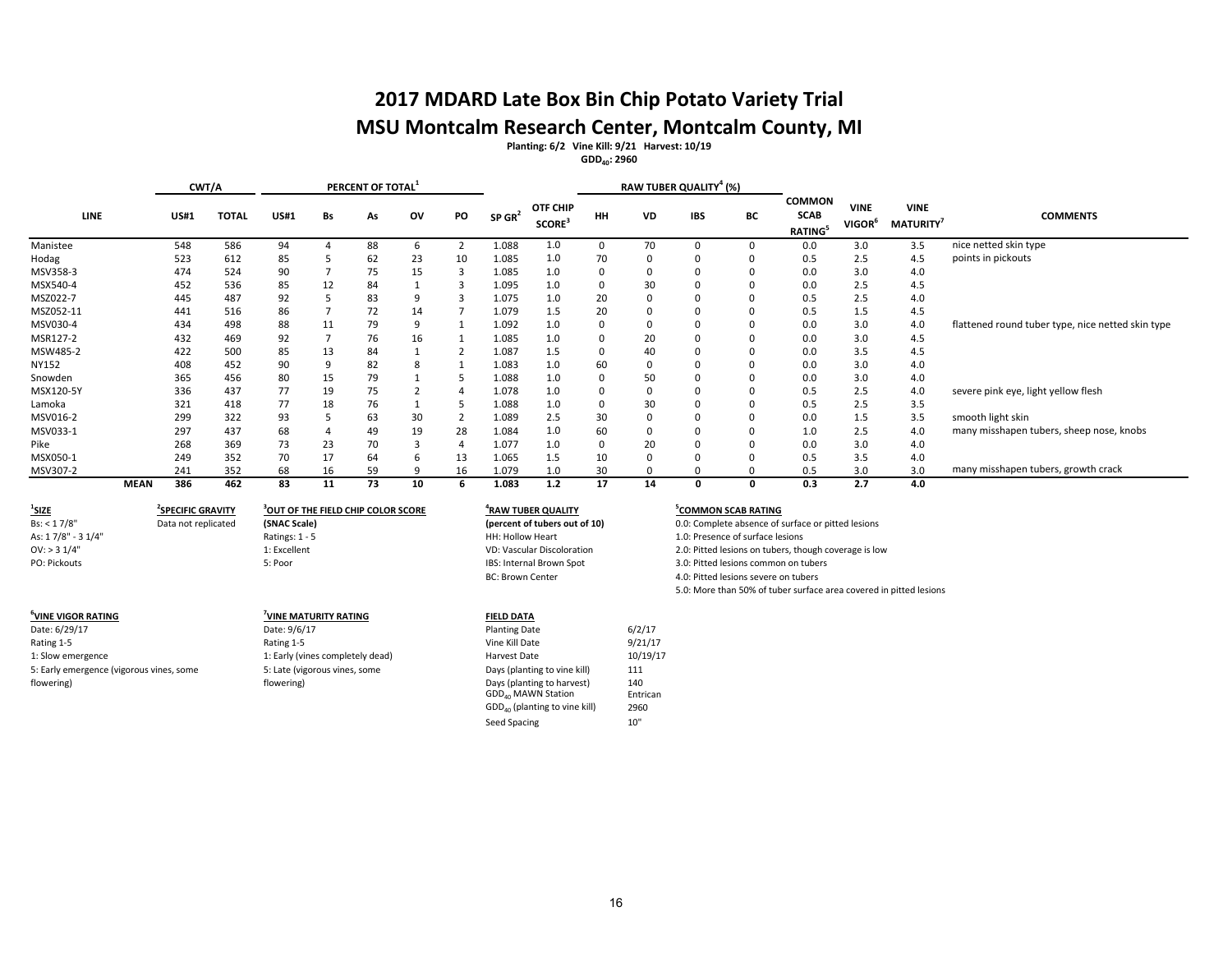# **2017 Chip Processing Potato Variety Trial Sandyland Farms, Montcalm County, MI**

**Planting: 5/26 Vine Kill: 9/12 Harvest: 10/17 GDD40: 2840**

|              | RAW TUBER QUALITY <sup>3</sup> (%)<br>CWT/A<br>PERCENT OF TOTAL <sup>1</sup> |             |       |             |    |    |    |    |                      |             |           |            |    |                                               |                                   |                                |                 |
|--------------|------------------------------------------------------------------------------|-------------|-------|-------------|----|----|----|----|----------------------|-------------|-----------|------------|----|-----------------------------------------------|-----------------------------------|--------------------------------|-----------------|
| LINE         |                                                                              | <b>US#1</b> | TOTAL | <b>US#1</b> | Bs | As | 0V | PO | $SP$ GR <sup>2</sup> | HH          | <b>VD</b> | <b>IBS</b> | BС | <b>COMMON</b><br><b>SCAB</b><br><b>RATING</b> | <b>VINE</b><br>VIGOR <sup>3</sup> | <b>VINE</b><br><b>MATURITY</b> | <b>COMMENTS</b> |
| MSX540-4     |                                                                              | 561         | 641   | 88          | 10 | 86 |    |    | 1.089                | 0           |           |            |    | 2.0                                           | 1.5                               | 3.5                            |                 |
| <b>NY152</b> |                                                                              | 447         | 580   | 77          | 22 | 77 |    |    | 1.082                | 0           |           |            |    | 2.0                                           | 1.5                               | 2.5                            |                 |
| MSR127-2     |                                                                              | 442         | 492   | 90          |    | 90 |    |    | 1.084                | 0           |           |            |    | 1.0                                           | 1.5                               | 4.5                            |                 |
| MSV358-3     |                                                                              | 433         | 490   | 88          | 11 | 84 | 4  |    | 1.074                | $\mathbf 0$ |           |            |    | 2.0                                           | 1.5                               | 3.0                            |                 |
| MSV030-4     |                                                                              | 379         | 454   | 83          | 16 | 83 |    |    | 1.092                | 0           |           | 0          |    | 1.0                                           | 1.0                               | 3.0                            | slight pink eye |
| Hodag        |                                                                              | 358         | 440   | 81          | 8  | 78 |    | 11 | 1.083                | 20          |           |            |    | 0.5                                           | 2.0                               | 2.5                            |                 |
|              | MEAN                                                                         | 437         | 516   | 85          | 12 | 83 |    |    | 1.084                |             |           |            |    | 1.4                                           | 1.5                               | 3.2                            |                 |

| SIZE                                     | <sup>2</sup> SPECIFIC GRAVITY |  |  |  |  |  |  |  |  |  |
|------------------------------------------|-------------------------------|--|--|--|--|--|--|--|--|--|
| Bs: < 17/8"                              | Data not replicated           |  |  |  |  |  |  |  |  |  |
| As: 17/8" - 31/4"                        |                               |  |  |  |  |  |  |  |  |  |
| $OV:$ > 3 $1/4"$                         |                               |  |  |  |  |  |  |  |  |  |
| <b>PO: Pickouts</b>                      |                               |  |  |  |  |  |  |  |  |  |
|                                          |                               |  |  |  |  |  |  |  |  |  |
|                                          |                               |  |  |  |  |  |  |  |  |  |
| <sup>6</sup> VINE MATURITY RATING        |                               |  |  |  |  |  |  |  |  |  |
| Date: 9/6/17                             |                               |  |  |  |  |  |  |  |  |  |
| Rating 1-5                               |                               |  |  |  |  |  |  |  |  |  |
| 1: Early (vines completely dead)         |                               |  |  |  |  |  |  |  |  |  |
| 5: Late (vigorous vines, some flowering) |                               |  |  |  |  |  |  |  |  |  |
|                                          |                               |  |  |  |  |  |  |  |  |  |

# **SPECIFIC GRAVITY <sup>4</sup> 3 RAW TUBER QUALITY** IBS: Internal Brown Spot

Planting Date 5/26/17 Vine Kill Date 9/12/17 Harvest Date 10/17/17 Days (planting to vine kill) 110 Days (planting to harvest) 144 GDD<sub>40</sub> MAWN Station Entrican GDD40 (planting to vine kill) 2840 Seed Spacing 10"

**FIELD DATA** 

| <sup>1</sup> SIZE | <b>SPECIFIC GRAVITY</b> | <sup>3</sup> RAW TUBER QUALITY | <sup>4</sup> COMMON SCAB RATING                                    | <sup>3</sup> VINE VIGOR RATIN |
|-------------------|-------------------------|--------------------------------|--------------------------------------------------------------------|-------------------------------|
| Bs: < 17/8"       | Data not replicated     | (percent of tubers out of 10)  | 0.0: Complete absence of surface or pitted lesions                 | Date: 6/16/17                 |
| As: 17/8" - 31/4" |                         | <b>HH: Hollow Heart</b>        | 1.0: Presence of surface lesions                                   | Rating 1-5                    |
| $OV:$ > 3 1/4"    |                         | VD: Vascular Discoloration     | 2.0: Pitted lesions on tubers, though coverage is low              | 1: Slow emergence             |
| PO: Pickouts      |                         | IBS: Internal Brown Spot       | 3.0: Pitted lesions common on tubers                               | 5: Early emergence            |
|                   |                         | <b>BC: Brown Center</b>        | 4.0: Pitted lesions severe on tubers                               | some flowering)               |
|                   |                         |                                | 5.0: More than 50% of tuber surface area covered in pitted lesions |                               |

## **VINE VIGOR RATING**

5: Early emergence (vigorous vines,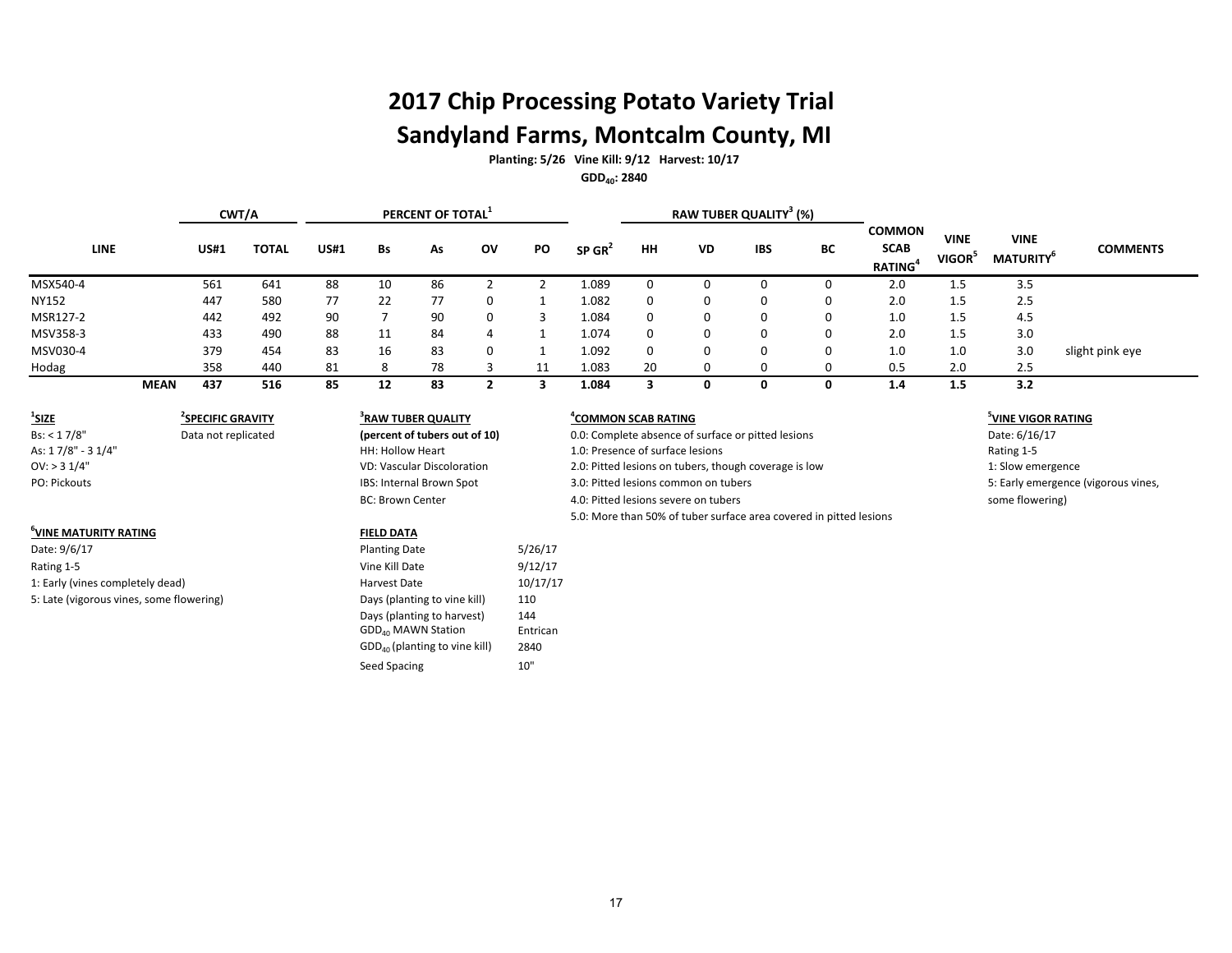# **2017 Potatoes USA/SNAC International Chip Processing Potato Variety Trial Sandyland Farms, Montcalm County, MI**

**Planting: 5/26 Vine Kill: 9/12 Harvest: 10/17**

**GDD40: 2840**

|                  | CWT/A |             |              |             |    | PERCENT OF TOTAL |    |                |                      |                                |          | RAW TUBER QUALITY <sup>4</sup> (%) |            |          |                                               |                                          |                                |                 |
|------------------|-------|-------------|--------------|-------------|----|------------------|----|----------------|----------------------|--------------------------------|----------|------------------------------------|------------|----------|-----------------------------------------------|------------------------------------------|--------------------------------|-----------------|
| <b>LINE</b>      |       | <b>US#1</b> | <b>TOTAL</b> | <b>US#1</b> | Bs | As               | ov | PO             | $SP$ GR <sup>2</sup> | OTF CHIP<br>SCORE <sup>3</sup> | HH       | VD                                 | <b>IBS</b> | BC       | <b>COMMON</b><br><b>SCAB</b><br><b>RATING</b> | <b>VINE</b><br><b>VIGOR</b> <sup>°</sup> | <b>VINE</b><br><b>MATURITY</b> | <b>COMMENTS</b> |
| MSX540-4         |       | 500         | 570          | 88          |    | 86               |    |                | 1.087                | 2.0                            |          | 10                                 |            | n        | 2.0                                           | 1.5                                      | 3.0                            |                 |
| MSW485-2         |       | 495         | 575          | 86          | 13 | 83               |    |                | 1.086                | 2.0                            |          | 37                                 |            | 0        | 1.7                                           | 1.0                                      | 4.5                            |                 |
| Snowden          |       | 493         | 570          | 87          | 11 | 84               |    |                | 1.085                | 3.0                            | 0        | 47                                 |            | 0        | 2.0                                           | 2.0                                      | 3.0                            |                 |
| MSR127-2         |       | 469         | 523          | 90          |    | 85               |    |                | 1.086                | 2.0                            | đ.       | 33                                 | 0          | 0        | 0.5                                           | $1.5\,$                                  | 3.5                            |                 |
| NY152            |       | 461         | 551          | 84          | 12 | 82               |    | $\overline{ }$ | 1.080                | 3.0                            | 0        | 37                                 | 0          | 0        | 1.8                                           | 1.0                                      | 3.0                            |                 |
| Lamoka           |       | 419         | 489          | 87          | 10 | 84               |    |                | 1.082                | 3.0                            | 0        | 30                                 | O.         | 0        | 0.7                                           | 1.5                                      | 3.0                            |                 |
| MSV358-3         |       | 396         | 477          | 83          | 12 | 79               |    |                | 1.074                | 3.0                            | $\Omega$ | 40                                 |            | 0        | 1.8                                           | 1.5                                      | 1.0                            |                 |
| NDA081453CAB-2C  |       | 388         | 450          | 88          | 10 | 84               |    |                | 1.079                | 3.0                            | $\Omega$ | 33                                 |            | 0        | 2.0                                           | 1.5                                      | 3.0                            |                 |
| NDTX081648CB-13W |       | 320         | 405          | 79          | 19 | 78               |    |                | 1.083                | 3.0                            | $\Omega$ | 40                                 |            | 0        | 2.0                                           | 1.5                                      | 3.0                            |                 |
| AF5040-8         |       | 276         | 375          | 76          | 22 | 72               |    |                | 1.081                | 3.0                            | 0        | 47                                 |            | 0        | 2.2                                           | 2.0                                      | 1.5                            |                 |
| B2727-2          |       | 262         | 294          | 89          | h  | 82               |    |                | 1.081                | 3.0                            | 10       | 17                                 | 0          | 0        | 2.7                                           | 0.5                                      | 3.5                            | oval tuber type |
| AC01144-1W       |       | 222         | 318          | 71          | 23 | 68               |    | h              | 1.067                | 4.0                            |          | 43                                 |            | $\Omega$ | 1.3                                           | 2.0                                      | 3.0                            | some black leg  |
|                  | MEAN  | 392         | 467          | 84          | 13 | 81               |    |                | 1.081                | 2.8                            |          | 35                                 |            | 0        | 1.7                                           | 1.5                                      | 2.9                            |                 |

| <sup>1</sup> SIZE | <sup>2</sup> SPECIFIC GRAVITY |
|-------------------|-------------------------------|
| Bs: < 17/8"       | Data not replicated           |
| As: 17/8" - 31/4" |                               |
| $OV:$ > 3 $1/4"$  |                               |
| PO: Pickouts      |                               |
|                   |                               |

# **SPECIFIC GRAVITY <sup>5</sup> 3 OUT OF THE FIELD CHIP COLOR SCORE <sup>4</sup>**

## **6 VINE VIGOR RATING <sup>7</sup> VINE MATURITY RATING FIELD DATA**<br>
Date: 9/16/17 5: Late (vigorous vines, some flowering)

## **RAW TUBER QUALITY**

Astings: 1 - 5 1.0: Presence of surface lesions<br>
1 1.0: Presence of surface lesions<br>
1 1.0: Presence of surface lesions on tubers, the VD: Vascular Discoloration<br>
1 2.0: Pitted lesions on tubers, the VD: Vascular Discoloration

| Date: 6/16/17                       | Date: 9/16/17                    | <b>Planting Date</b>            | 5/26/17  |
|-------------------------------------|----------------------------------|---------------------------------|----------|
| Rating 1-5                          | Rating 1-5                       | Vine Kill Date                  | 9/12/17  |
| 1: Slow emergence                   | 1: Early (vines completely dead) | Harvest Date                    | 10/17/17 |
| 5: Early emergence (vigorous vines, | 5: Late (vigorous vines, some    | Days (planting to vine kill)    | 109      |
| some flowering)                     | flowering)                       | Days (planting to harvest)      | 145      |
|                                     |                                  | GDD <sub>40</sub> MAWN Station  | Entrican |
|                                     |                                  | $GDD40$ (planting to vine kill) | 2840     |
|                                     |                                  | Seed Spacing                    | 10"      |
|                                     |                                  |                                 |          |

#### **<sup>5</sup>COMMON SCAB RATING**

**(SNAC Scale) (percent of tubers out of 10)** 0.0: Complete absence of surface or pitted lesions

2.0: Pitted lesions on tubers, though coverage is low

PO: Pickouts 5: Poor IBS: Internal Brown Spot 3.0: Pitted lesions common on tubers

BC: Brown Center and the state of the 4.0: Pitted lesions severe on tubers

5.0: More than 50% of tuber surface area covered in pitted